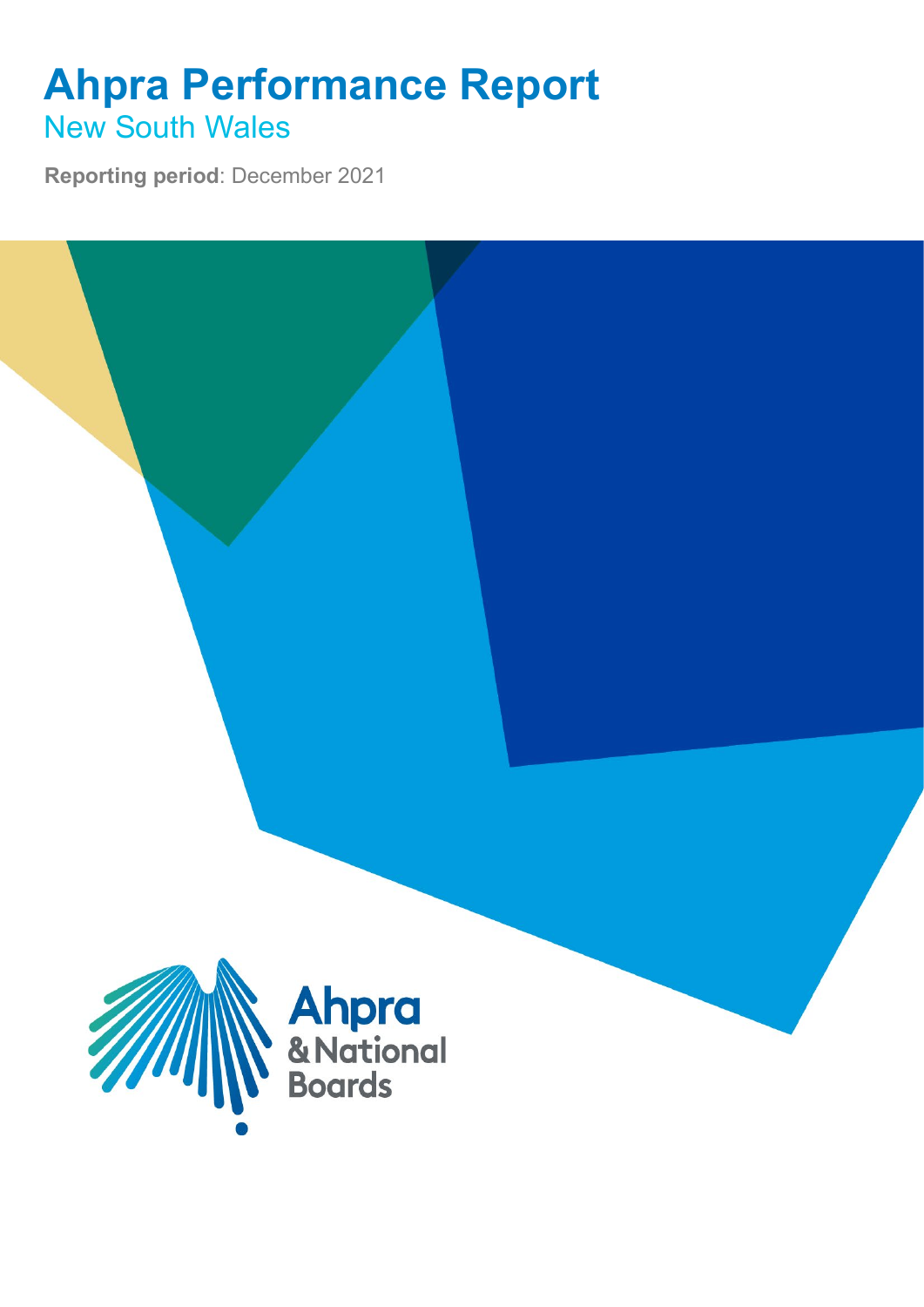### **Registration of health practitioners**

General and

Specialist

Provisional

/Limted

Non-practising- 4,815

24,298

5.931



230,239

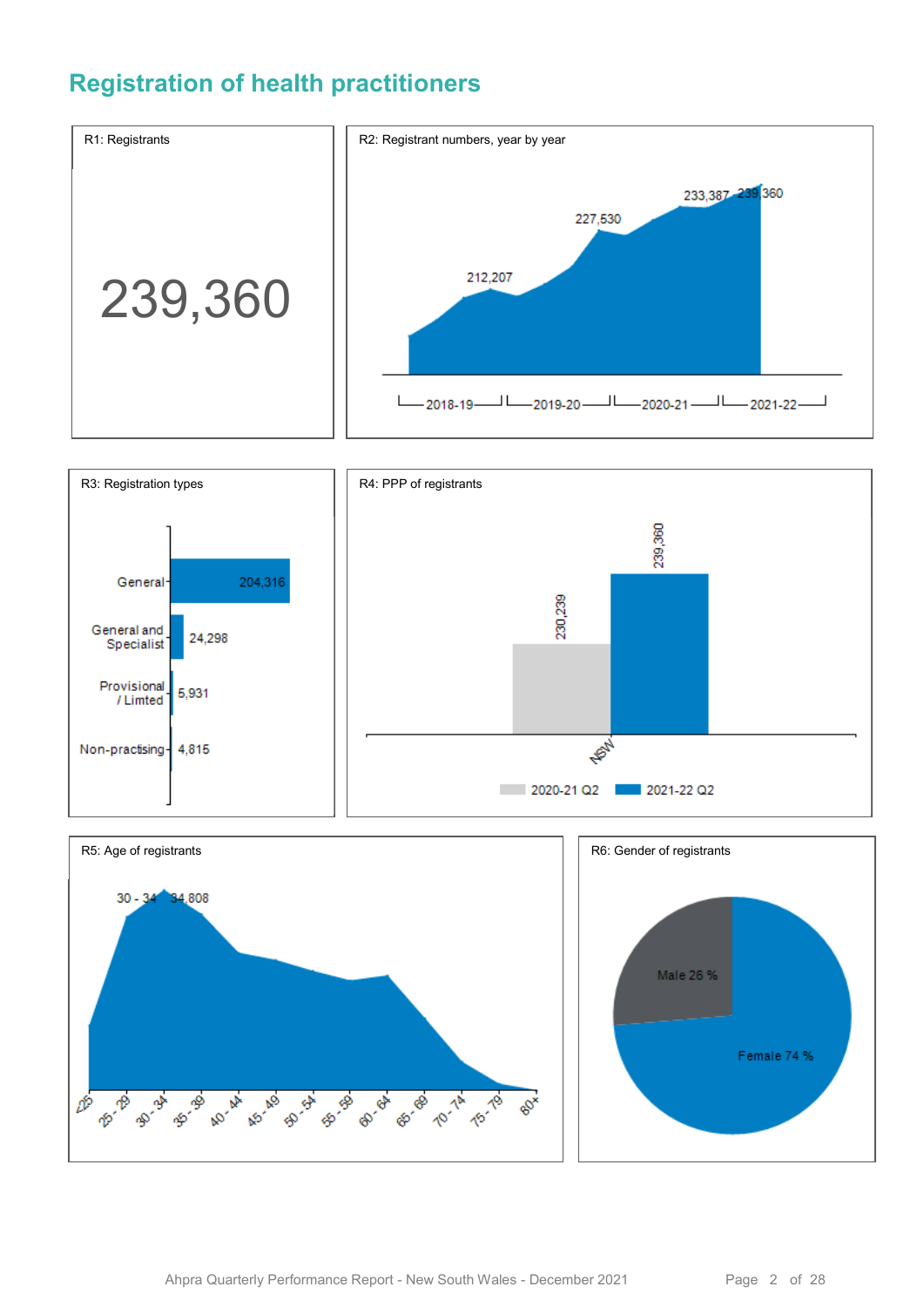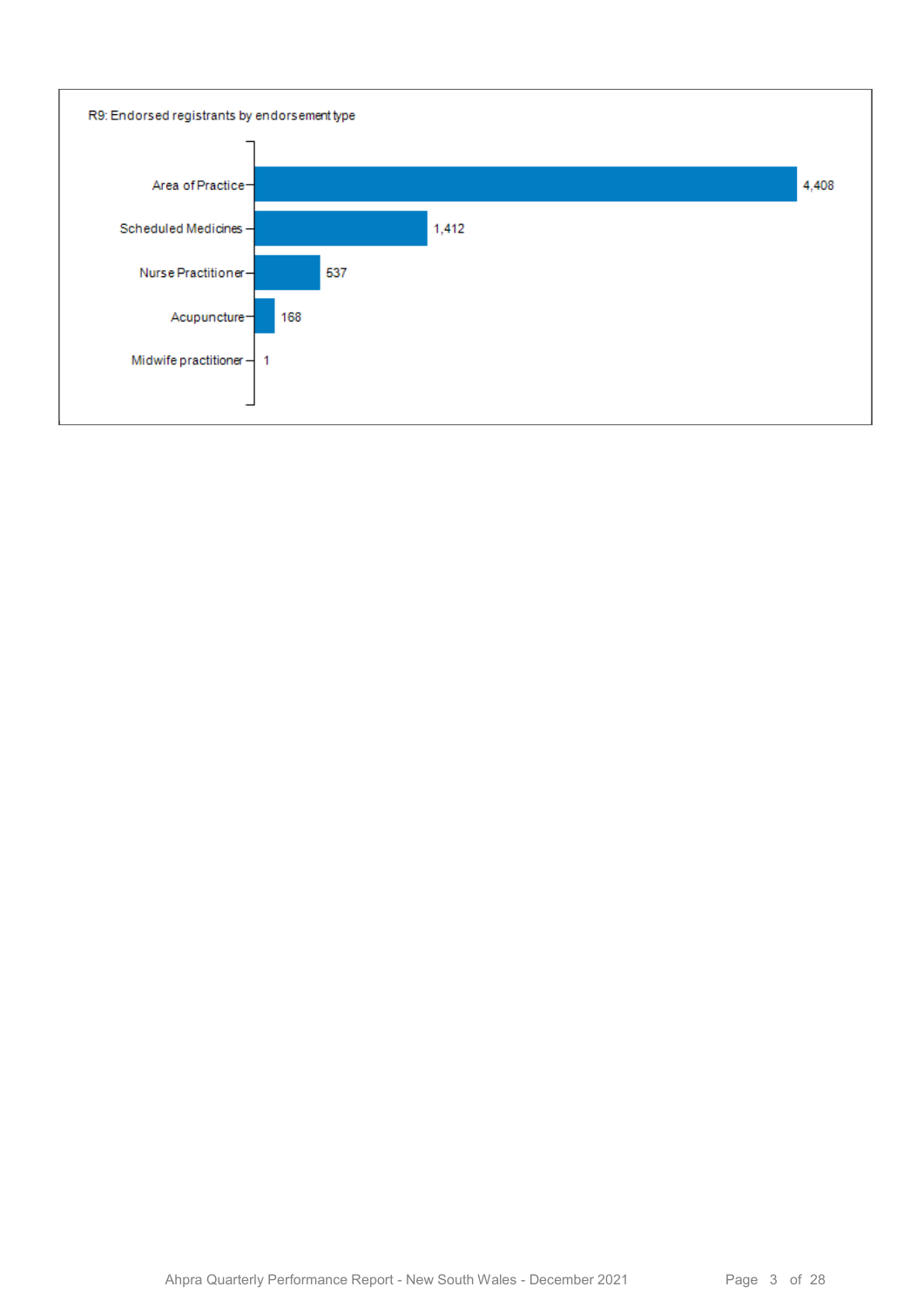## **Applications for registration**







| FY / Qtr       | 2020-21 | 2021-22 (YTD) | $\Delta$ | #     | $\%$  |
|----------------|---------|---------------|----------|-------|-------|
| Q1             | 2,113   | 2,215         | ↑        | 102   | 5%    |
| Q2             | 4,474   | 4,002         | ↓        | (472) | (11%) |
| Q <sub>3</sub> | 1,653   |               |          |       |       |
| Q4             | 1,257   |               |          |       |       |



| FY / Qtr       | 2020-21 | 2021-22 (YTD) | Δ | #     | %    |
|----------------|---------|---------------|---|-------|------|
| Q <sub>1</sub> | 3,638   | 3,455         | ↓ | (183) | (5%) |
| Q2             | 9,047   | 8,763         | ↓ | (284) | (3%) |
| Q <sub>3</sub> | 5,835   |               |   |       |      |
| Q4             | 4,531   |               |   |       |      |
| <b>YTD</b>     | 12,685  | 12,218        | ↓ | (467) | (4%) |



| FY / Qtr       | 2020-21 | 2021-22 (YTD) | Δ | #     | $\%$  |
|----------------|---------|---------------|---|-------|-------|
| Q <sub>1</sub> | 3,198   | 2,516         | ↓ | (682) | (21%) |
| Q <sub>2</sub> | 6,715   | 6,985         | ↑ | 270   | 4%    |
| Q <sub>3</sub> | 8,662   |               |   |       |       |
| Q4             | 4,940   |               |   |       |       |
| <b>YTD</b>     | 9,913   | 9,501         |   | (412) | (4%)  |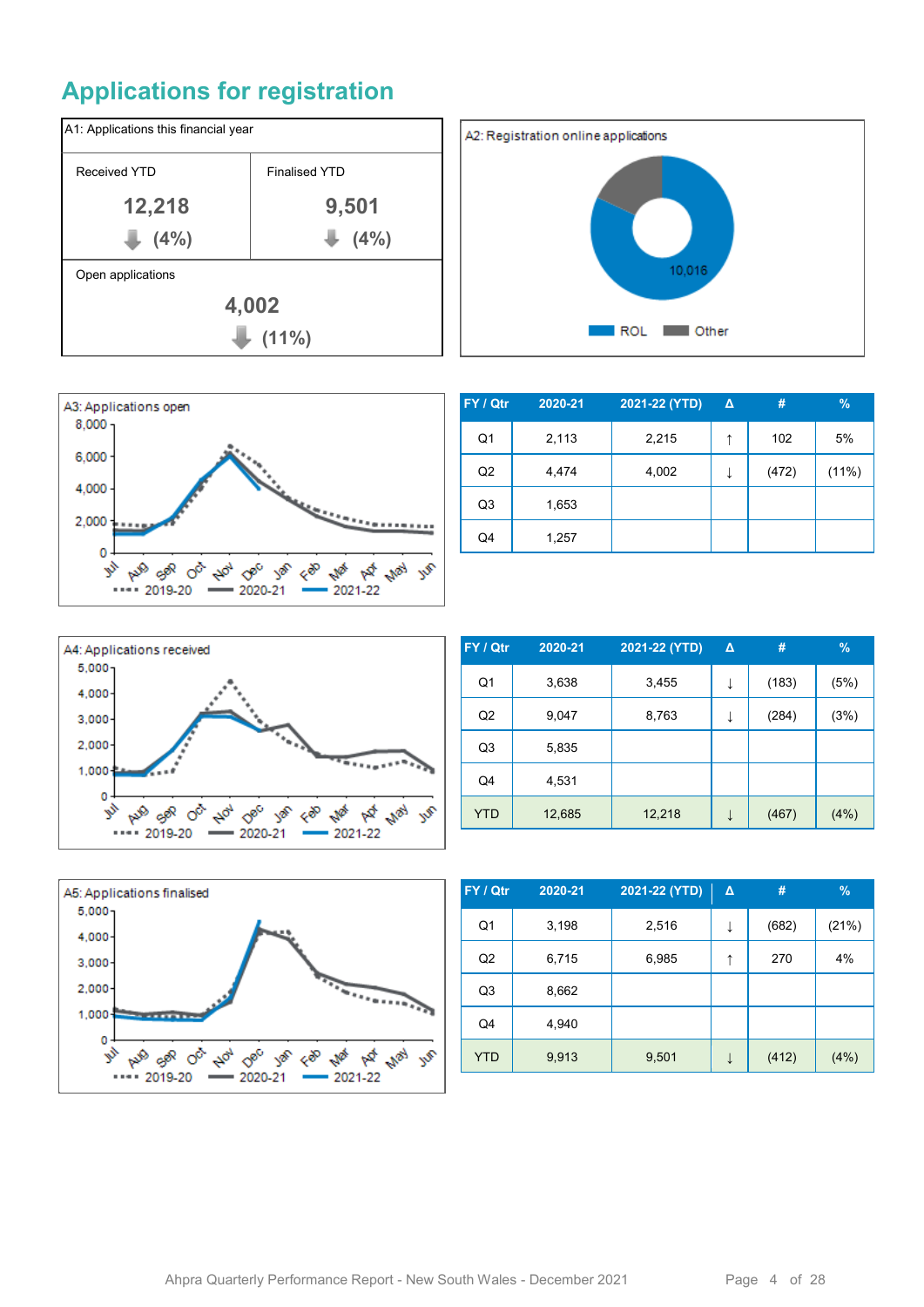



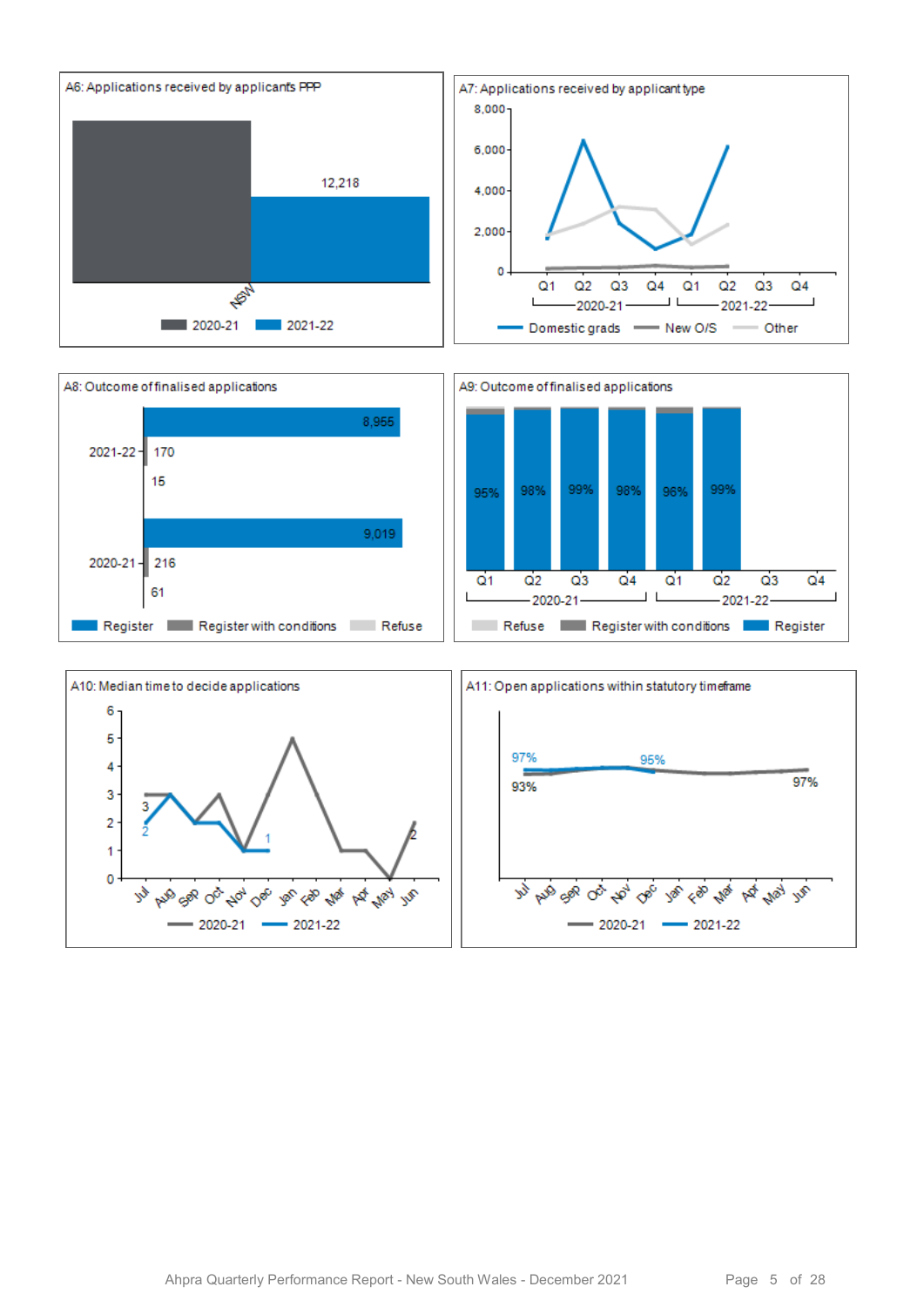#### **Endorsement Applications for Registration**



| FY / Qtr       | 2020-21 | 2021-22 (YTD) | Δ | #    | %     |
|----------------|---------|---------------|---|------|-------|
| Q <sub>1</sub> | 24      | 18            | ↓ | -6   | (25%) |
| Q2             | 90      | 88            | ↓ | $-2$ | (2%)  |
| Q <sub>3</sub> | 31      |               |   |      |       |
| Q4             | 28      |               |   |      |       |



| FY / Qtr       | 2020-21 | 2021-22 (YTD) | Δ | #  | $\%$ |
|----------------|---------|---------------|---|----|------|
| Q <sub>1</sub> | 89      | 118           | ↑ | 29 | 33%  |
| Q2             | 193     | 208           | ↑ | 15 | 8%   |
| Q <sub>3</sub> | 114     |               |   |    |      |
| Q4             | 111     |               |   |    |      |
| <b>YTD</b>     | 282     | 326           | ↑ | 44 | 16%  |



| FY / Qtr       | 2020-21 | 2021-22 (YTD) | Δ | #  | $\frac{9}{6}$ |
|----------------|---------|---------------|---|----|---------------|
| Q <sub>1</sub> | 100     | 107           | ↑ | 7  | 7%            |
| Q2             | 89      | 119           | ↑ | 30 | 34%           |
| Q3             | 194     |               |   |    |               |
| Q4             | 113     |               |   |    |               |
| <b>YTD</b>     | 189     | 226           | ↑ | 37 | 20%           |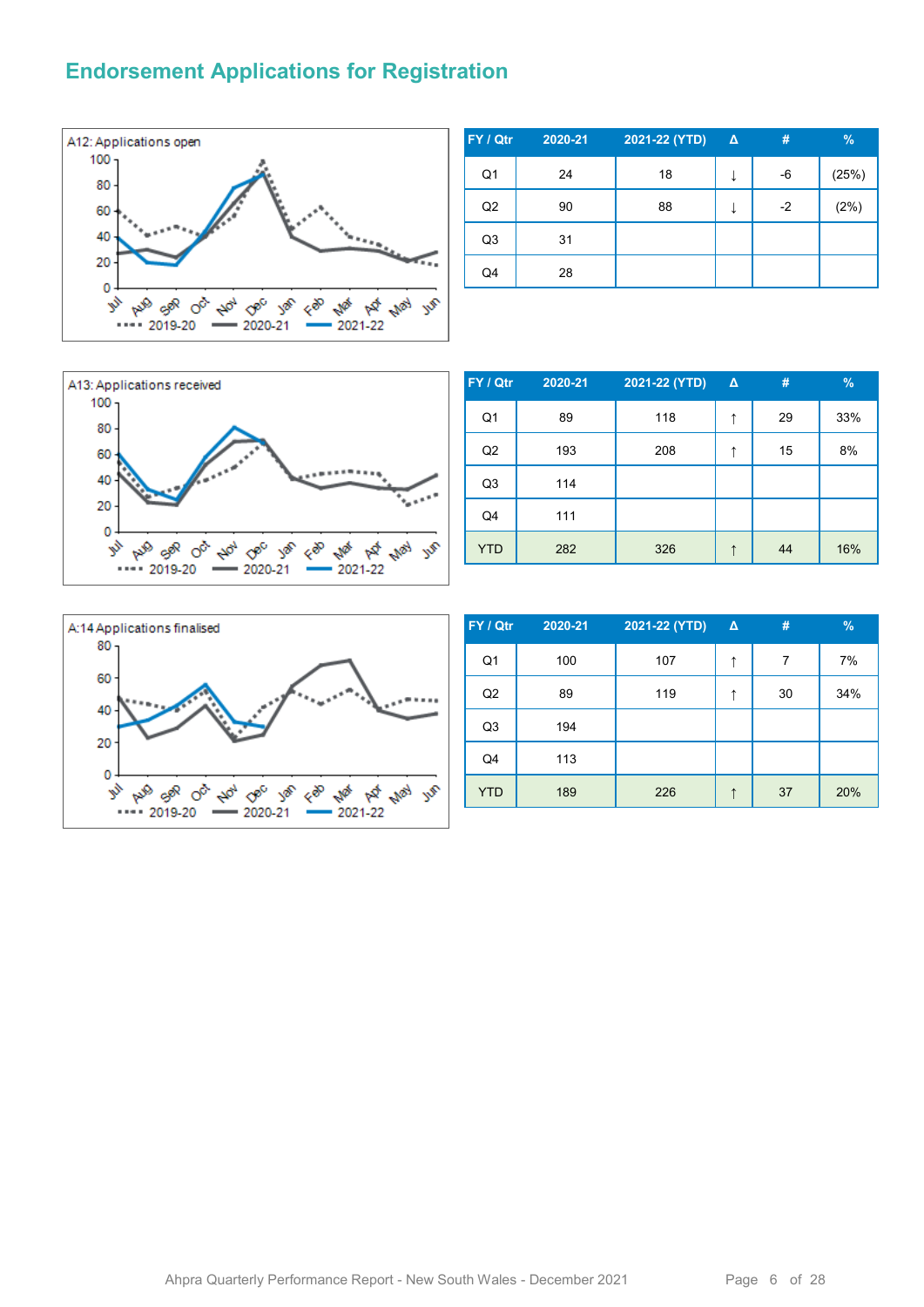#### **Notifications about Registrants**





| FY / Qtr       | 2020-21 | 2021-22 (YTD) | $\Delta$ | #    | $\%$  |
|----------------|---------|---------------|----------|------|-------|
| Q <sub>1</sub> | 84      | 66            |          | (18) | (21%) |
| Q <sub>2</sub> | 65      | 63            | ↓        | (2)  | (3%)  |
| Q <sub>3</sub> | 56      |               |          |      |       |
| Q4             | 67      |               |          |      |       |

 $Q4$ 



| FY / Qtr       | 2020-21 | 2021-22 (YTD) | Δ | #    | $\frac{9}{6}$ |
|----------------|---------|---------------|---|------|---------------|
| Q <sub>1</sub> | 40      | 32            | ↓ | (8)  | (20%)         |
| Q2             | 32      | 29            |   | (3)  | (9%)          |
| Q <sub>3</sub> | 13      |               |   |      |               |
| Q4             | 32      |               |   |      |               |
| <b>YTD</b>     | 72      | 61            |   | (11) | (15%)         |



| FY / Qtr       | 2020-21 | 2021-22 (YTD) | $\Delta$ | #    | $\frac{9}{6}$ |
|----------------|---------|---------------|----------|------|---------------|
| Q <sub>1</sub> | 39      | 28            | ↓        | (11) | (28%)         |
| Q2             | 55      | 37            | ↓        | (18) | (33%)         |
| Q <sub>3</sub> | 22      |               |          |      |               |
| Q4             | 25      |               |          |      |               |
| <b>YTD</b>     | 94      | 65            | ↓        | (29) | (31%)         |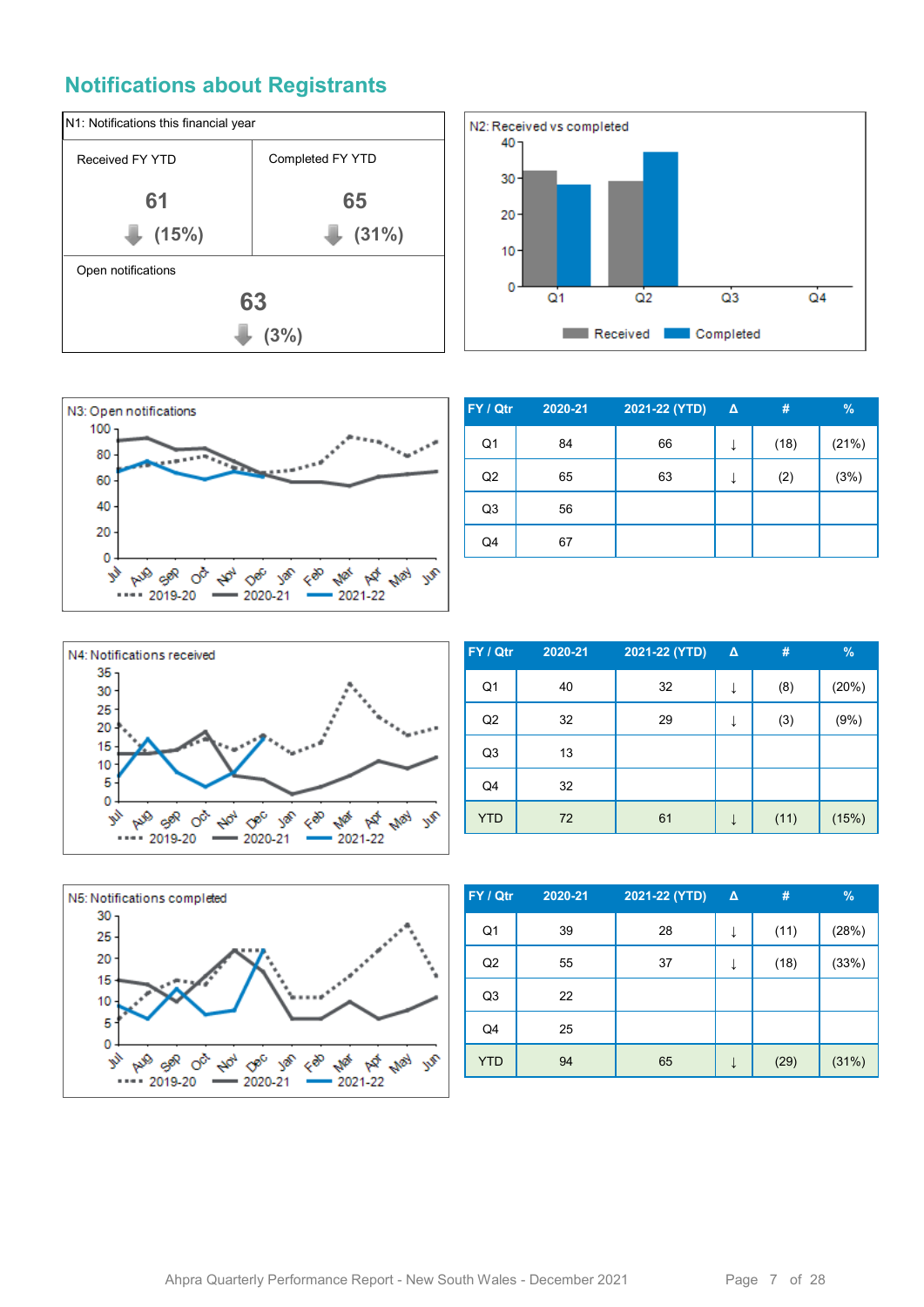#### **Immediate action analysis**





#### **Notification completion analysis**



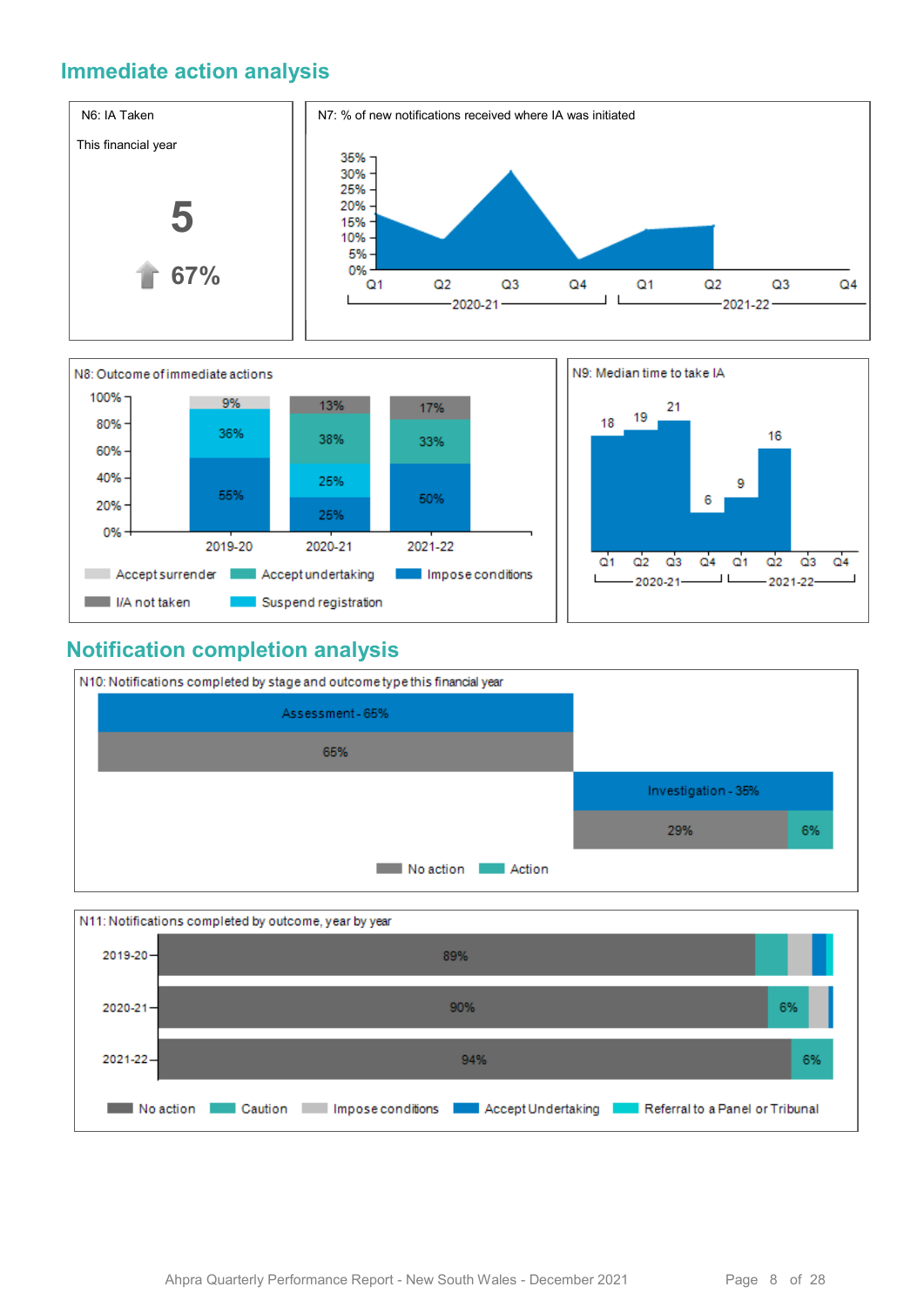#### **Notification timeliness analysis**









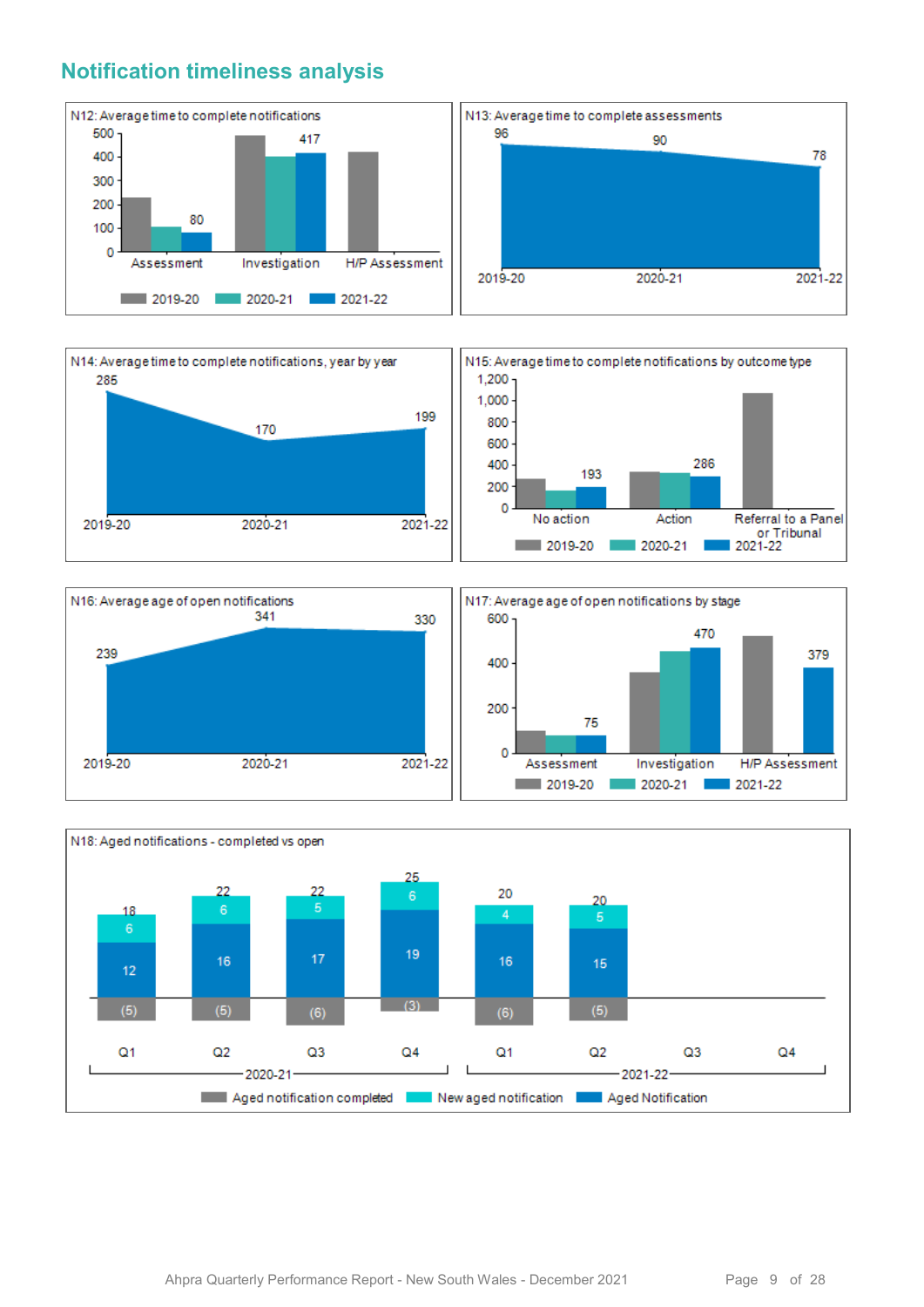#### **Tribunal matters**





| FY / Qtr       | 2020-21 | 2021-22 (YTD) | $\Delta$ | #   | %     |
|----------------|---------|---------------|----------|-----|-------|
| Q <sub>1</sub> | 5       | 3             |          | (2) | (40%) |
| Q2             | 4       | 2             |          | (2) | (50%) |
| Q <sub>3</sub> | 4       |               |          |     |       |
| Q4             | 4       |               |          |     |       |



| FY / Qtr       | 2020-21 | 2021-22 (YTD) | $\Delta$ | #   | $\%$      |
|----------------|---------|---------------|----------|-----|-----------|
| Q <sub>1</sub> |         |               | ↓        | (1) | (100%)    |
| Q2             |         |               |          |     |           |
| Q <sub>3</sub> |         |               |          |     |           |
| Q4             |         |               |          |     |           |
| <b>YTD</b>     |         |               |          | (1) | $(100\%)$ |



| FY / Qtr       | 2020-21        | 2021-22 (YTD) | $\Delta$ | #   | $\frac{9}{6}$ |
|----------------|----------------|---------------|----------|-----|---------------|
| Q1             |                |               | ↓        | (1) | (100%)        |
| Q2             |                |               |          | 0   | 0%            |
| Q <sub>3</sub> |                |               |          |     |               |
| Q4             |                |               |          |     |               |
| <b>YTD</b>     | $\overline{2}$ |               |          | (1) | (50%)         |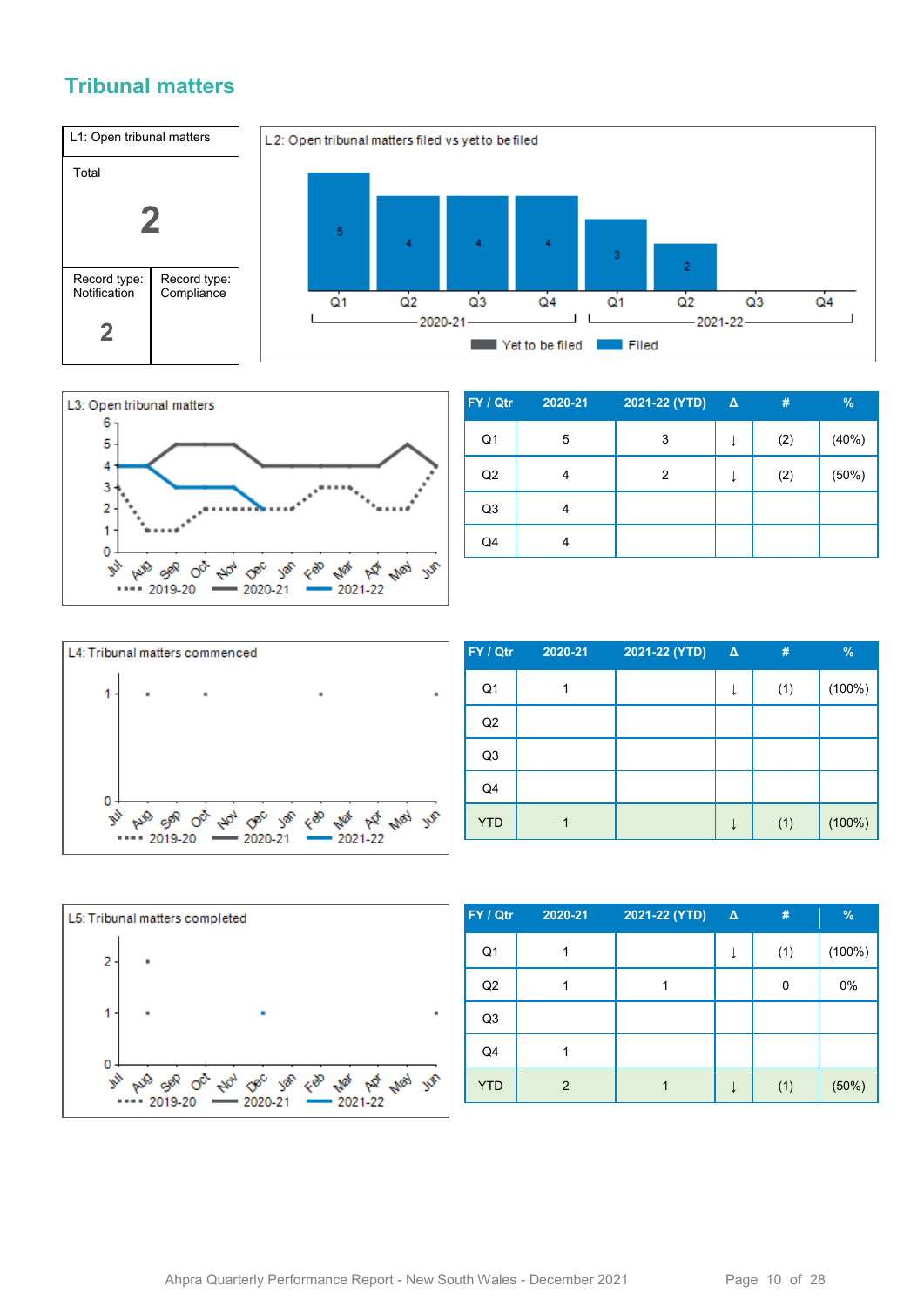







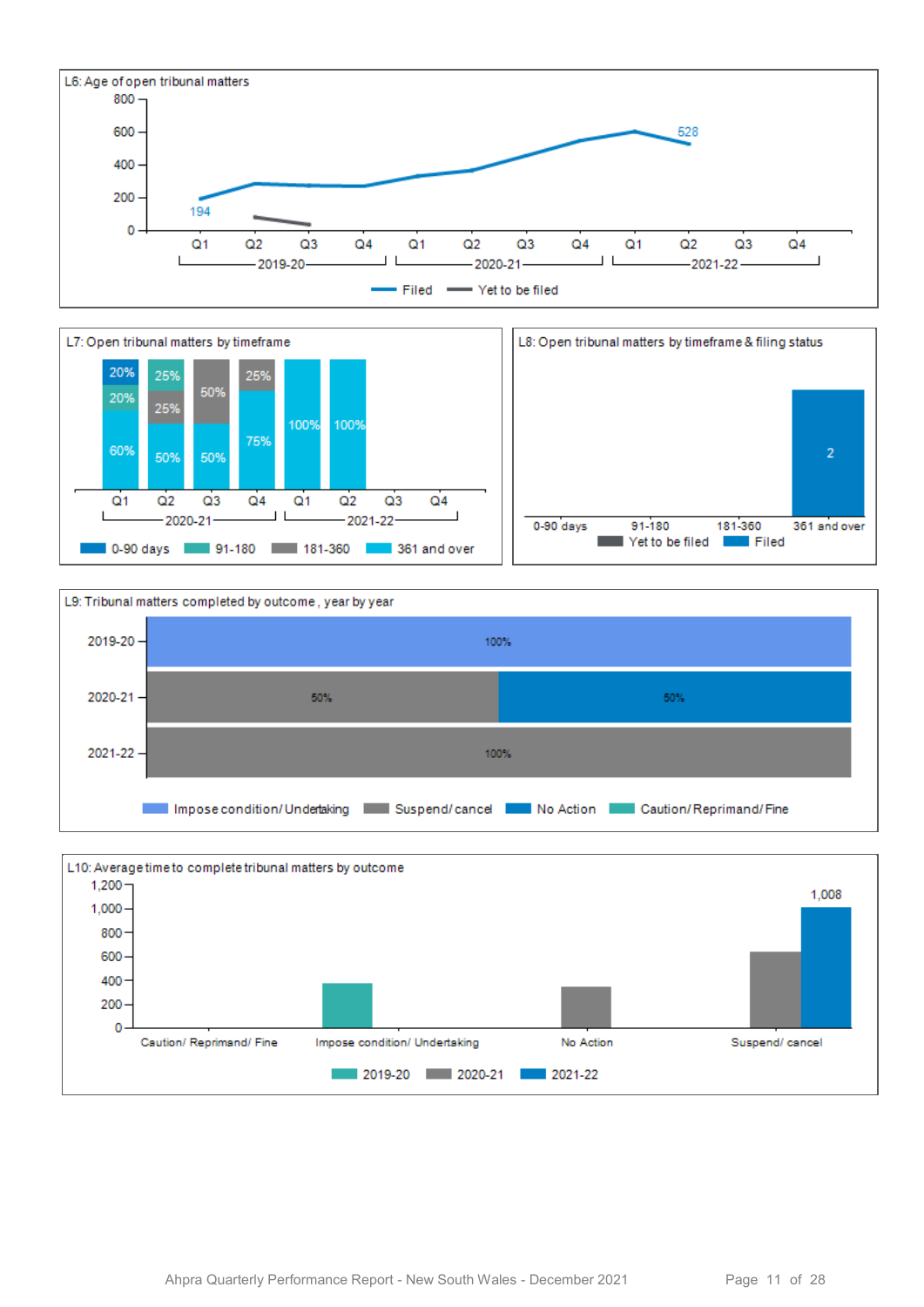#### **Panel matters**





| FY / Qtr       | 2020-21 | 2021-22 (YTD) Δ | # | % |
|----------------|---------|-----------------|---|---|
| Q1             |         |                 |   |   |
| Q2             |         |                 |   |   |
| Q <sub>3</sub> |         |                 |   |   |
| Q4             |         |                 |   |   |



| FY / Qtr       | 2020-21 | $2021-22 (YTD)$ Δ | # | $\frac{9}{6}$ |
|----------------|---------|-------------------|---|---------------|
| Q <sub>1</sub> |         |                   |   |               |
| Q2             |         |                   |   |               |
| Q3             |         |                   |   |               |
| Q4             |         |                   |   |               |
| <b>YTD</b>     |         |                   |   |               |



| FY / Qtr       | 2020-21 | 2021-22 (YTD) Δ | # | $\%$ |
|----------------|---------|-----------------|---|------|
| Q <sub>1</sub> |         |                 |   |      |
| Q2             |         |                 |   |      |
| Q <sub>3</sub> |         |                 |   |      |
| Q <sub>4</sub> |         |                 |   |      |
| <b>YTD</b>     |         |                 |   |      |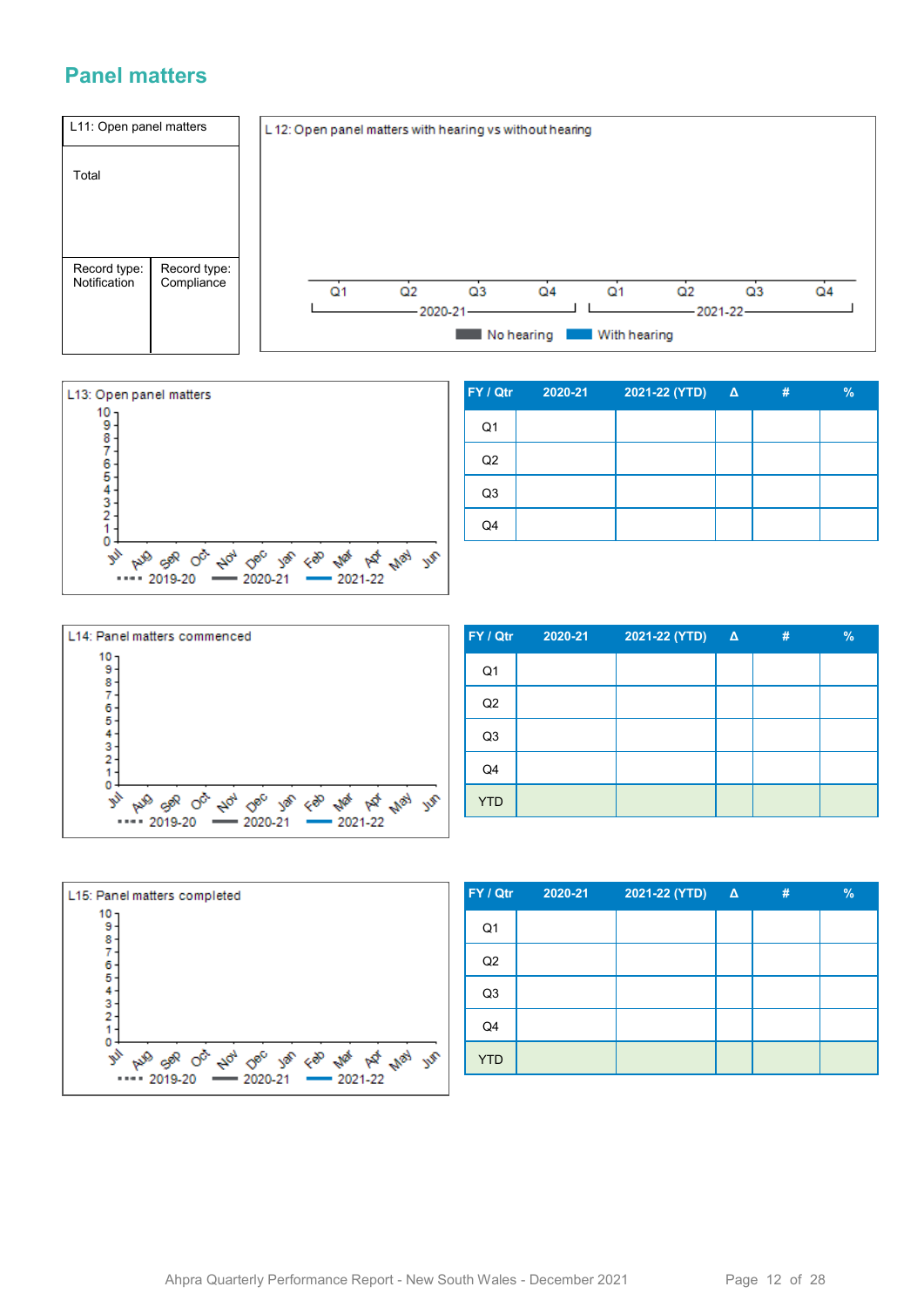





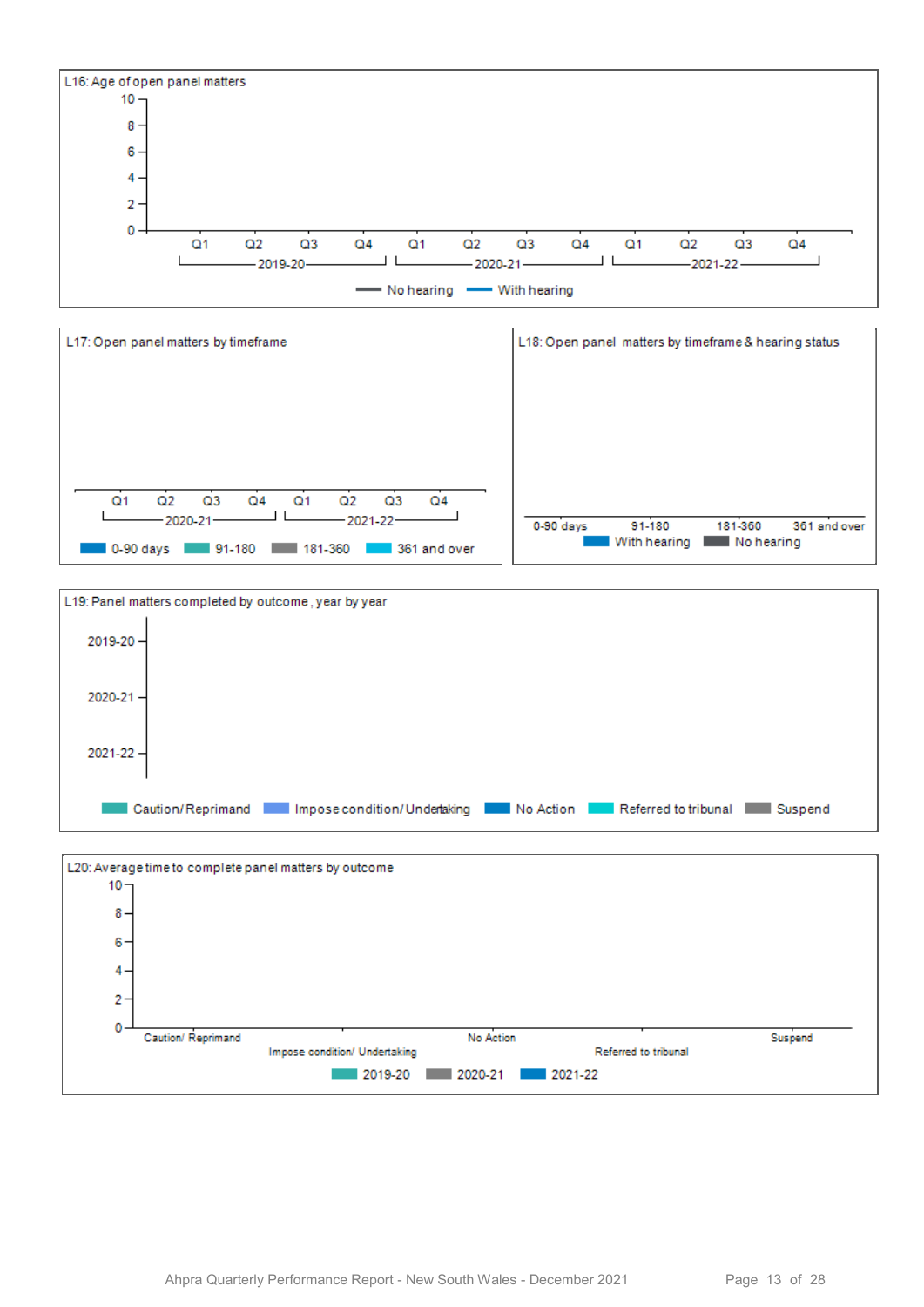#### **Panel vs tribunal matters**



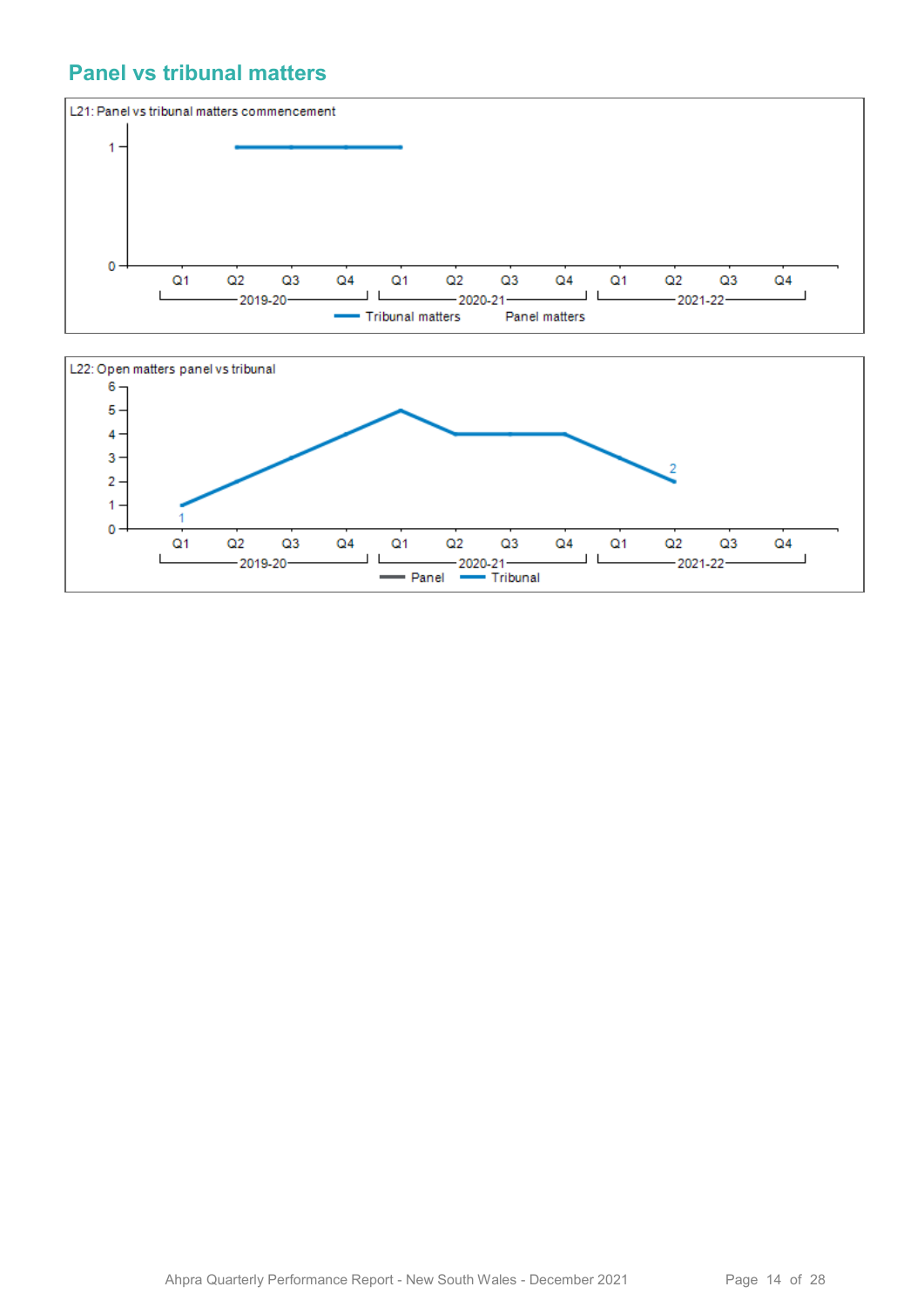#### **Criminal offences**



| FY / Qtr       | 2020-21 | 2021-22 (YTD) | $\Delta$ | #   | %    |
|----------------|---------|---------------|----------|-----|------|
| Q <sub>1</sub> | 24      | 25            | ↑        |     | 4%   |
| Q2             | 32      | 30            |          | (2) | (6%) |
| Q <sub>3</sub> | 30      |               |          |     |      |
| Q4             | 22      |               |          |     |      |



| FY / Qtr       | 2020-21 | 2021-22 (YTD) | $\Delta$ | #  | %    |
|----------------|---------|---------------|----------|----|------|
| Q1             |         | 14            | ↑        | 7  | 100% |
| Q2             | 13      | 19            |          | 6  | 46%  |
| Q <sub>3</sub> | 13      |               |          |    |      |
| Q4             | 9       |               |          |    |      |
| <b>YTD</b>     | 20      | 33            | ↑        | 13 | 65%  |



| FY / Qtr       | 2020-21 | 2021-22 (YTD) | $\Delta$ | #  | $\frac{9}{6}$ |
|----------------|---------|---------------|----------|----|---------------|
| Q <sub>1</sub> | 8       | 12            | ↑        | 4  | 50%           |
| Q2             |         | 13            | ↑        | 6  | 86%           |
| Q <sub>3</sub> | 15      |               |          |    |               |
| Q4             | 18      |               |          |    |               |
| <b>YTD</b>     | 15      | 25            | ↑        | 10 | 67%           |



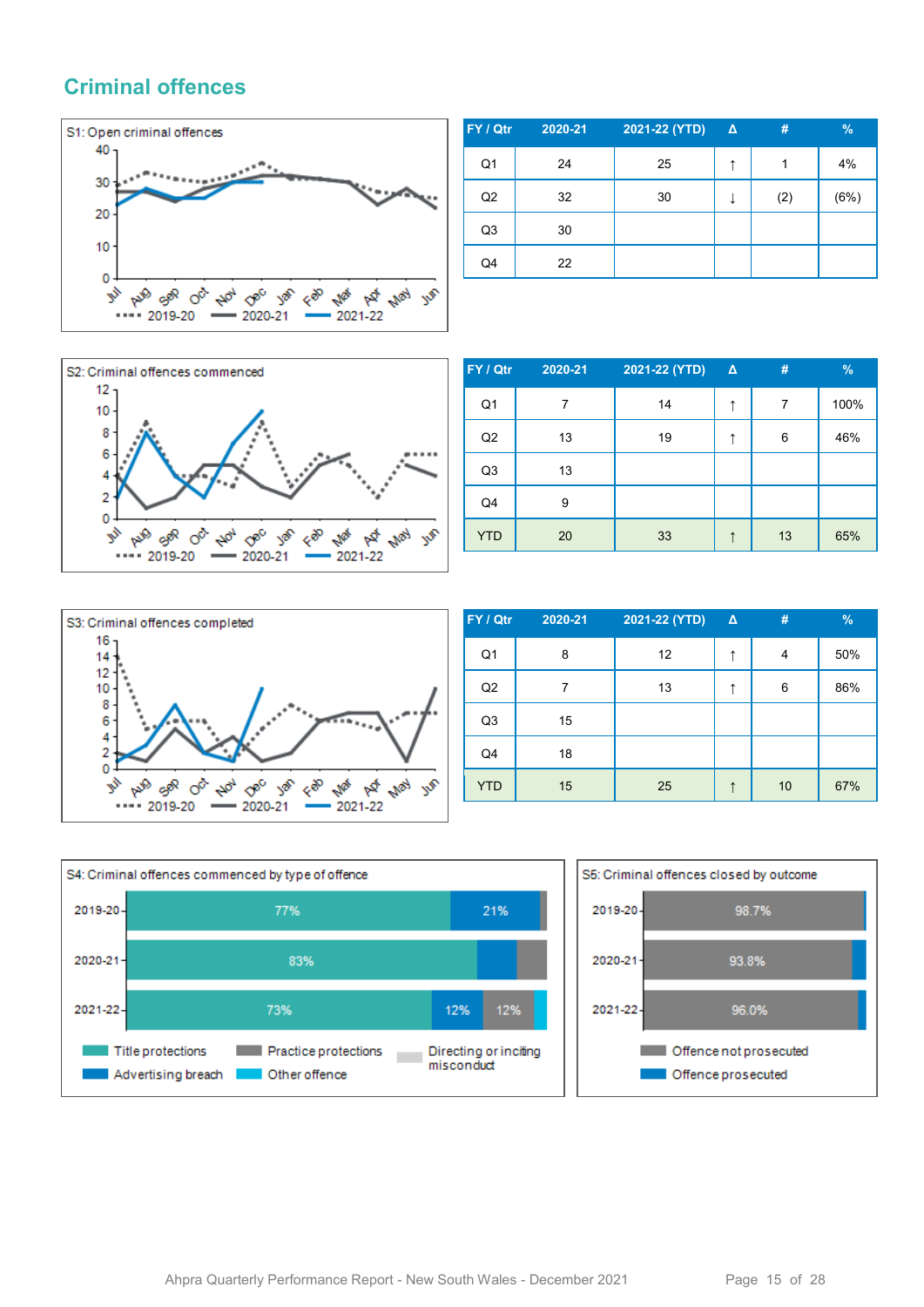### **Monitoring and compliance**





| FY / Qtr       | 2020-21 | 2021-22 (YTD) | Δ | #     | %     |
|----------------|---------|---------------|---|-------|-------|
| Q <sub>1</sub> | 221     | 164           |   | (57)  | (26%) |
| Q2             | 191     | 119           | ↓ | (72)  | (38%) |
| Q <sub>3</sub> | 174     |               |   |       |       |
| Q4             | 192     |               |   |       |       |
| <b>YTD</b>     | 412     | 283           |   | (129) | (31%) |



| FY / Qtr       | 2020-21 | 2021-22 (YTD) | $\Delta$ | #    | $\%$  |
|----------------|---------|---------------|----------|------|-------|
| Q <sub>1</sub> | 218     | 169           | ↓        | (49) | (22%) |
| Q2             | 153     | 120           | ↓        | (33) | (22%) |
| Q <sub>3</sub> | 158     |               |          |      |       |
| Q4             | 201     |               |          |      |       |
| <b>YTD</b>     | 371     | 289           |          | (82) | (22%) |



| FY / Qtr       | 2020-21 | 2021-22 (YTD) | $\Delta$ | #    | $\frac{9}{6}$ |
|----------------|---------|---------------|----------|------|---------------|
| Q <sub>1</sub> | 1,011   | 1,048         | ᠰ        | 37   | 4%            |
| Q <sub>2</sub> | 1,058   | 1,045         | ↓        | (13) | (1%)          |
| Q <sub>3</sub> | 1,069   |               |          |      |               |
| Q4             | 1,059   |               |          |      |               |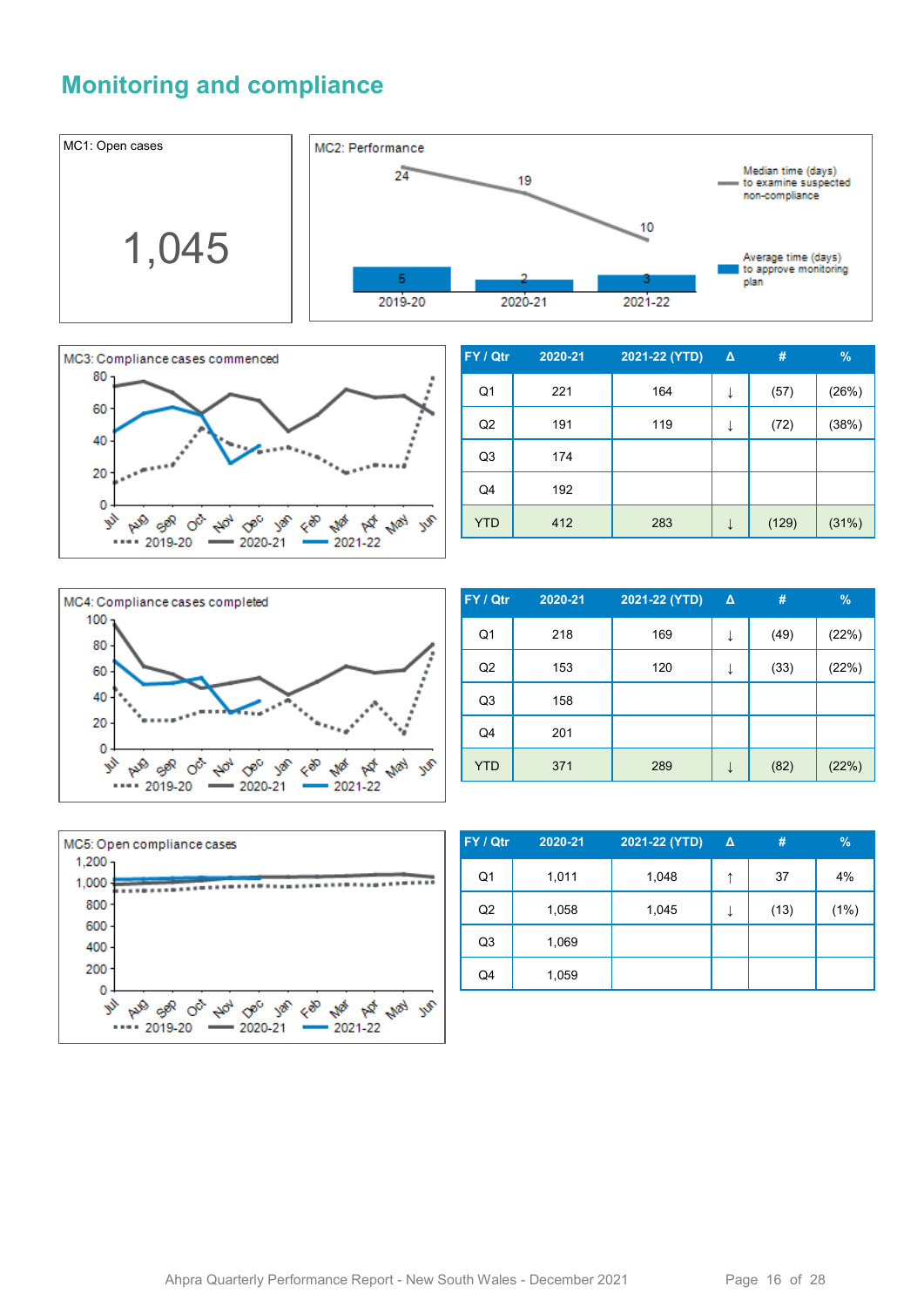



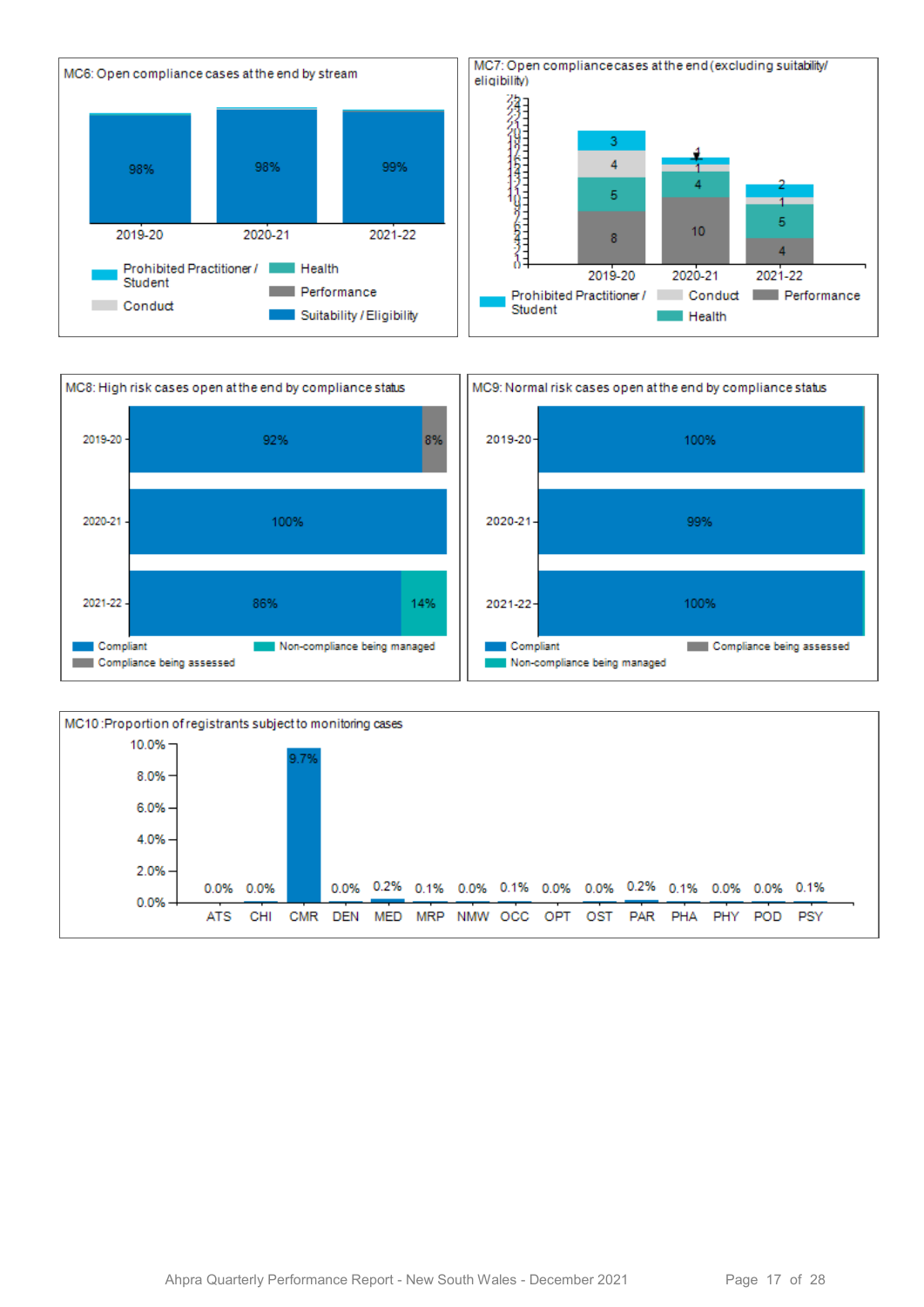# **Report Glossary**

Note: report content provided below does not necessarily apply to all National Board reports. The reference numbers in the performance report should be used to find relevant descriptions below.

| <b>Report content</b>                       | <b>Description</b>                                                                                                                                                                                                    |
|---------------------------------------------|-----------------------------------------------------------------------------------------------------------------------------------------------------------------------------------------------------------------------|
| <b>Registration of health practitioners</b> |                                                                                                                                                                                                                       |
| R1: Registrants                             | The number of registered health practitioners at the end of the<br>reporting quarter.                                                                                                                                 |
| R2: Registrant numbers, year by year        | The number of registered health practitioners at the end of each<br>reporting quarter.                                                                                                                                |
| R3: Registration types                      | The number of registered health practitioners, by the type of<br>registration held at the end of the reporting quarter.                                                                                               |
| R4: PPP of Registrants                      | The number of registered health practitioners, by their principal place<br>of practice ('PPP') at the end of the reporting quarter.                                                                                   |
| R5: Age of Registrants                      | The number of registered health practitioners in various age groups<br>at the end of the reporting quarter.                                                                                                           |
| R6: Gender of Registrants                   | The gender breakdown of registered health practitioners at the end of<br>the reporting quarter.                                                                                                                       |
| type                                        | R7: Endorsed registrants by endorsement The number of registered health practitioners in various endorsement<br>types at the end of the reporting quarter.                                                            |
| R8: Registrants by profession               | The number of registered health practitioners in each profession at<br>the end of the reporting quarter.                                                                                                              |
| R9: Registrants by division                 | The number of registered practitioners by division                                                                                                                                                                    |
| <b>Applications for registration</b>        |                                                                                                                                                                                                                       |
| A1: Applications this financial year        | The number of applications for registration this financial year that<br>have been received, finalised and remain open.                                                                                                |
| A2: Registration online applications        | The number and proportion of registered health practitioners that<br>apply for registration online, rather than by hard copy form.                                                                                    |
| A3: Applications open                       | The blue line on this line graph shows the open applications for<br>registration at the end of each month during the current financial<br>year. The grey line shows those open during the previous financial<br>year. |
|                                             | The table on the right of the line graph shows the number of open<br>applications at the end of each quarter and provides the difference<br>compared to same time for the previous financial year.                    |
| A4: Applications received                   | The blue line on this line graph shows the applications for registration<br>received during each month of the current financial year. The grey<br>line shows those received during the previous financial year.       |
|                                             | The table on the right of the line graph shows the number of<br>applications received during each quarter and provides the difference<br>compared to same period for the previous financial year.                     |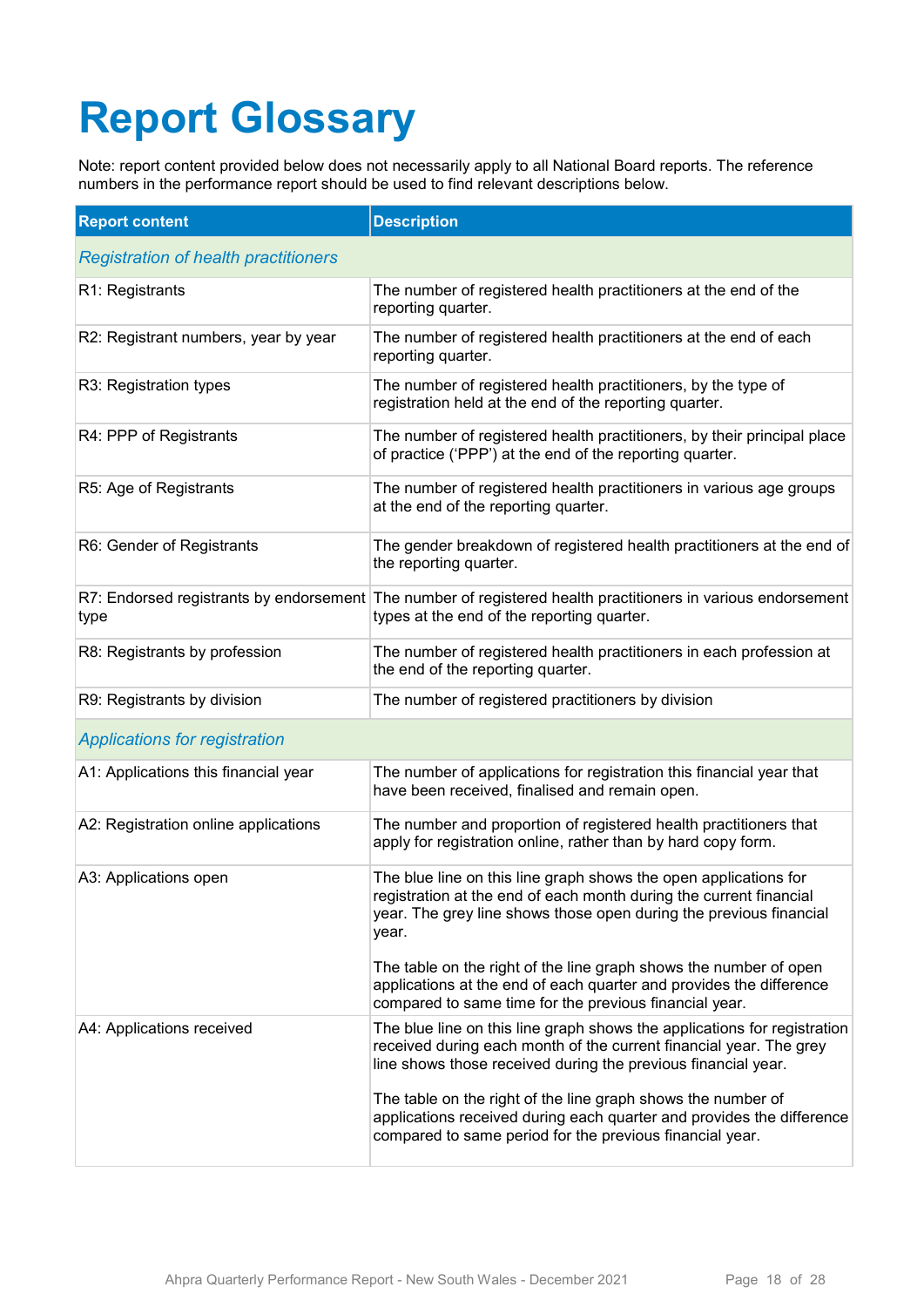| A5: Applications finalised                             | The blue line on this line graph shows the applications for registration<br>finalised during each month of the current financial year. The grey<br>line shows those finalised during the previous financial year.<br>The table on the right of the line graph shows the number of                                                           |
|--------------------------------------------------------|---------------------------------------------------------------------------------------------------------------------------------------------------------------------------------------------------------------------------------------------------------------------------------------------------------------------------------------------|
|                                                        | applications finalised during each quarter and provides the difference<br>compared to same period for the previous financial year.                                                                                                                                                                                                          |
| A6: Applications received by applicant's<br><b>PPP</b> | The number of applications received each financial year by the<br>applicant's principal place of practice during that financial year.                                                                                                                                                                                                       |
| A7: Applications received by applicant<br>type         | The trend of applications received each reporting quarter for new<br>domestic graduates (blue line), new overseas qualified applicants<br>(dark grey line) and all other applicants (light grey line).                                                                                                                                      |
| A8: Outcomes of finalised applications                 | The number of applications for registration finalised by the outcome<br>of the application for the two previous financial years.                                                                                                                                                                                                            |
| A9: Outcome of finalised applications                  | The number of applications for registration finalised by the outcome<br>of the application for the current and previous financial years broken<br>down into reporting quarters.                                                                                                                                                             |
| A10: Median time to decide applications                | The median time to decide applications each month of the previous<br>financial year and current financial year to date. The timeframe<br>commences when the applicant has submitted all required<br>documentation until a final decision has been made on the<br>application.                                                               |
| A11: Open applications within statutory<br>timeframe   | The Statutory timeframe is the 90 calendar day period allowed to<br>decide an application for registration under s. 85 of the National Law.<br>The graph highlights the percentage of open applications that were<br>within the statutory timeframe at the end of the month over the<br>current financial year and previous financial year. |
| <b>Endorsement applications for registration</b>       |                                                                                                                                                                                                                                                                                                                                             |
| A12: Applications open                                 | The blue line on this line graph shows the open applications for<br>endorsement at the end of each month during the current financial<br>year. The grey line shows those open during the previous financial<br>year.                                                                                                                        |
|                                                        | The table on the right of the line graph shows the number of open<br>applications for endorsement at the end of each quarter and provides<br>the difference compared to same time for the previous financial year.                                                                                                                          |
| A13: Applications received                             | The blue line on this line graph shows the applications for<br>endorsement received during each month of the current financial<br>year. The grey line shows those received during the previous<br>financial year.                                                                                                                           |
|                                                        | The table on the right of the line graph shows the number of<br>applications for endorsement received during each quarter and<br>provides the difference compared to same period for the previous<br>financial year.                                                                                                                        |
| A 14: Applications finalised                           | The blue line on this line graph shows the applications for<br>endorsement finalised during each month of the current financial<br>year. The grey line shows those finalised during the previous<br>financial year.                                                                                                                         |
|                                                        | The table on the right of the line graph shows the number of<br>applications for endorsement finalised during each quarter and<br>provides the difference compared to same period for the previous                                                                                                                                          |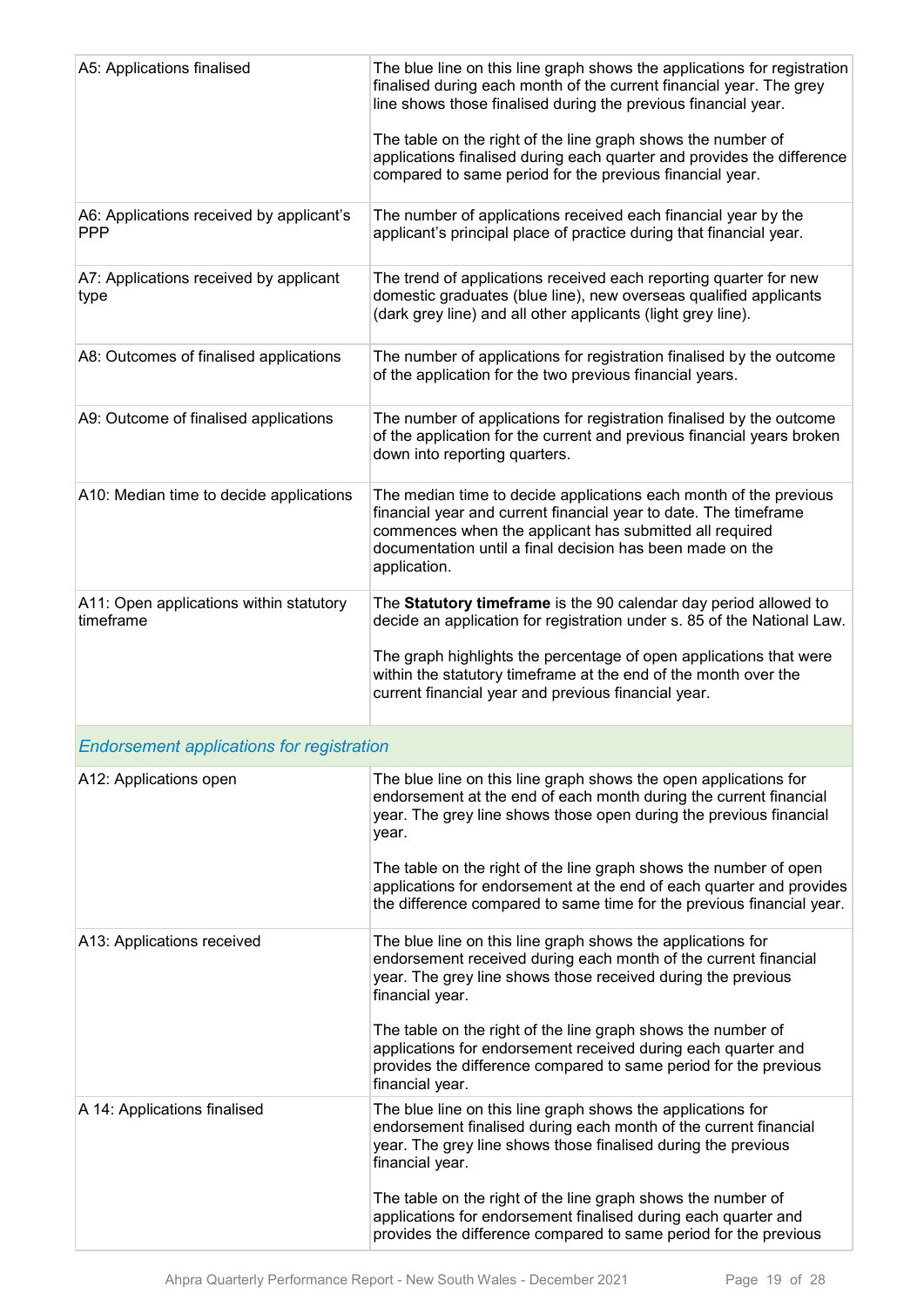|                                       | financial year.                                                                                                                                                                                                                                                                                                                                                                                                                                                                                                                                                                                                                                                                                 |
|---------------------------------------|-------------------------------------------------------------------------------------------------------------------------------------------------------------------------------------------------------------------------------------------------------------------------------------------------------------------------------------------------------------------------------------------------------------------------------------------------------------------------------------------------------------------------------------------------------------------------------------------------------------------------------------------------------------------------------------------------|
| Notifications about registrants       |                                                                                                                                                                                                                                                                                                                                                                                                                                                                                                                                                                                                                                                                                                 |
| N1: Notifications this financial year | The number of notifications that have been received, completed and<br>remain open this financial year and the percentage compared with<br>same time previous financial year.                                                                                                                                                                                                                                                                                                                                                                                                                                                                                                                    |
|                                       | Open notifications are those notifications that remain open at the<br>end of the reporting period, in the assessment, investigation, health<br>or performance assessment stage.<br>Note: Matters open in the Panel Hearing or Tribunal Hearing stage<br>are excluded from the Open Notifications count, but are counted in<br>the Legal Services section of the report.                                                                                                                                                                                                                                                                                                                         |
|                                       | Received notifications are those that are received by Ahpra,<br>including those referred to Ahpra by the Office of the Health<br>Ombudsman in QLD, that are decided under section 149 of the<br>National Law (s. 150 in QLD) to meet the requirements of a<br>notification.                                                                                                                                                                                                                                                                                                                                                                                                                     |
|                                       | Completed notifications include the notifications that are closed<br>from the assessment, investigation, or health and performance<br>stages, or those that are progressed from these stages to a Panel<br>Hearing or Tribunal Hearing.<br>For example: a matter in investigation that is decided to be referred<br>to a Tribunal Hearing will be counted as a notification completion.<br>Likewise a matter in which No Further action is decided at the<br>assessment stage will be counted as a completed notification.<br>Note: Completed notification is different from notifications closed<br>which includes closures for all stages (including Panel Hearing and<br>Tribunal Hearings). |
| N2: Received vs completed             | The number of notifications that have been received compared to the<br>number of notifications that have been completed during each<br>reporting quarter in the current financial year.                                                                                                                                                                                                                                                                                                                                                                                                                                                                                                         |
| N3: Open Notifications                | The blue line on this line graph shows the number of notifications<br>opened during each reporting month of the current financial year<br>compared with the numbers opened during each reporting month of<br>the two previous financial years.<br>The table on the right of the line graph provides the number of<br>notifications that remained open at the end of each reporting quarter<br>and also provides the difference compared to same time last financial<br>year.                                                                                                                                                                                                                    |
| N4: Notifications received            | The blue line on this line graph shows the number of notifications<br>received during each reporting month of the current financial year<br>compared with the numbers received during each reporting month of<br>the two previous financial years.                                                                                                                                                                                                                                                                                                                                                                                                                                              |
|                                       | The table on the right of the line graph provides the number of<br>notifications received during each reporting quarter and also provides<br>the difference compared to same time last financial year.                                                                                                                                                                                                                                                                                                                                                                                                                                                                                          |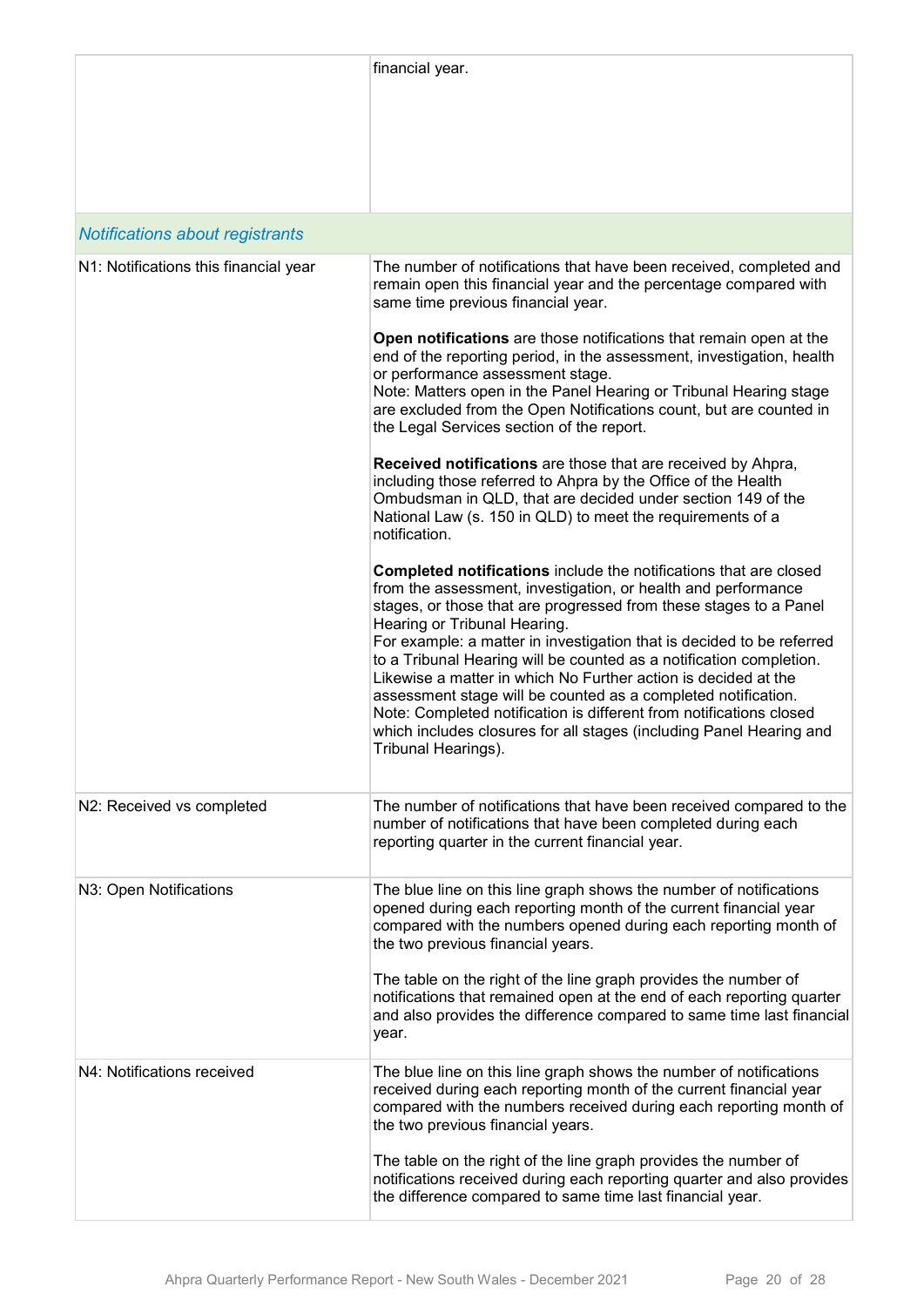| N5: Notifications completed                                                   | The blue line on this line graph shows the number of notifications<br>completed during each reporting month of the current financial year<br>compared with the numbers completed during each reporting month<br>of the two previous financial years.<br>The table on the right of the line graph provides the number of<br>notifications completed during each reporting quarter and also<br>provides the difference compared to same time last financial year. |
|-------------------------------------------------------------------------------|-----------------------------------------------------------------------------------------------------------------------------------------------------------------------------------------------------------------------------------------------------------------------------------------------------------------------------------------------------------------------------------------------------------------------------------------------------------------|
| N6: I/A Taken                                                                 | This section shows the total number Immediate Actions ('I/A') taken<br>during this financial year and percentage compared with same time<br>previous financial year.                                                                                                                                                                                                                                                                                            |
|                                                                               | Immediate Action means the interim step taken to restrict a<br>practitioner's registration while a complaint is investigated. Immediate<br>actions include:                                                                                                                                                                                                                                                                                                     |
|                                                                               | - the suspension of, or imposition of a condition on, a registered<br>health practitioner's or student's registration<br>- accepting an undertaking from a registered health practitioner or<br>student, and<br>- accepting the surrender of a registered health practitioner's or<br>student's registration.                                                                                                                                                   |
| I/A was initiated                                                             | N7: % of new notifications received where This area chart shows the percentage of the total notifications<br>received during a reporting quarter where an Immediate Action was<br>initiated for the matter.                                                                                                                                                                                                                                                     |
| N8: Outcome of immediate actions                                              | Percentage of different outcomes of immediate actions for the current<br>financial year and two previous financial years, including accepting<br>surrender, accepting undertaking, I/A not taken, suspend registration<br>and impose conditions.                                                                                                                                                                                                                |
| N9: Median time to take IA                                                    | The median time (measured in calendar days) to take I/A for the<br>current financial year and previous financial by quarter                                                                                                                                                                                                                                                                                                                                     |
| N10: Notifications completed by stage<br>and outcome type this financial year | Percentage of notifications that are completed in the assessment,<br>investigation or health or performance assessment stage. Each stage<br>is then further broken down to highlight the percentage of<br>notifications completed by stage and outcome where the stages are<br>no action, action and referral to a Panel or Tribunal.                                                                                                                           |
|                                                                               | No action includes outcomes where a person surrenders their<br>registration.                                                                                                                                                                                                                                                                                                                                                                                    |
| N11: Notifications completed by outcome,<br>year by year                      | Percentage of notifications completed for the current financial year<br>and two previous financial years, by outcome including no action,<br>impose conditions, caution, referral to a Panel or Tribunal and accept<br>undertaking.                                                                                                                                                                                                                             |
| N12: Average time to complete<br>notifications                                | The timeframe of a notification commences when Ahpra accepts<br>the matter as a notification until a final decision has been made on<br>the notification or it is referred to a Panel or Tribunal.                                                                                                                                                                                                                                                              |
|                                                                               | The graph outlines the average time (measured in calendar days) to<br>complete notifications in the investigation, assessment and health or<br>performance assessment stage for the current financial year and two<br>previous financial years.                                                                                                                                                                                                                 |
| N13: Average time to complete<br>assessments                                  | The average time (measured in calendar days) to complete<br>assessments for the current financial year and two previous financial<br>years.                                                                                                                                                                                                                                                                                                                     |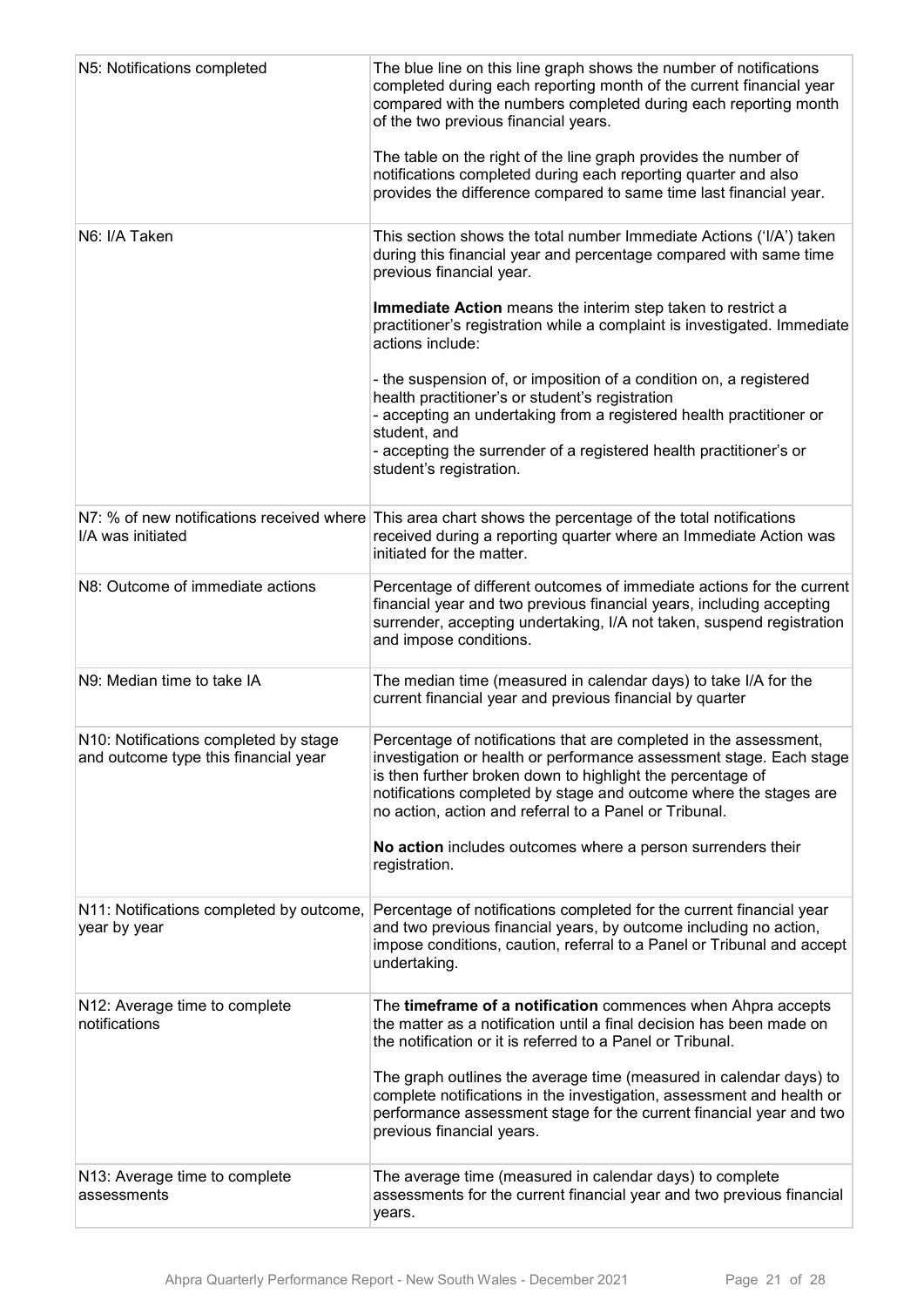| N14: Average time to complete<br>notifications, year by year   | The average time (measured in calendar days) to complete<br>notifications for the current financial year and two previous financial<br>years.                                                                                                                                                                                                                                                                                                                             |
|----------------------------------------------------------------|---------------------------------------------------------------------------------------------------------------------------------------------------------------------------------------------------------------------------------------------------------------------------------------------------------------------------------------------------------------------------------------------------------------------------------------------------------------------------|
| N15: Average time to complete<br>notifications by outcome type | The average time (measured in calendar days) to complete<br>notifications for the current financial year and two previous financial<br>years by outcome type including no action, action and referral to a<br>Panel or Tribunal.                                                                                                                                                                                                                                          |
| N16: Average age of open notifications                         | The age of an open notification refers to the length of time from<br>when Ahpra accepted the matter as a notification to the end of the<br>relevant reporting period.                                                                                                                                                                                                                                                                                                     |
|                                                                | The graph outlines the average age (measured in calendar days) of<br>open notifications for the current financial year and two previous<br>financial years.                                                                                                                                                                                                                                                                                                               |
| stage                                                          | N17: Average age of open notifications by The average age (measured in calendar days) of open notifications<br>for the current financial year and two previous financial years by<br>stage including assessment, investigation and health or performance<br>assessment.                                                                                                                                                                                                   |
| N18: Aged notifications - completed vs<br>open                 | An aged notification is a notification where it is 12 months or longer<br>since Ahpra has accepted the matter as a notification.                                                                                                                                                                                                                                                                                                                                          |
|                                                                | The graph shows the number of aged notifications that were<br>completed during the quarter in grey. This is compared to the number<br>of aged notifications that remained open at the end of the quarter.<br>The dark blue shows the number of notifications that were already<br>aged at the end of previous quarter and the light blue shows the<br>notifications that became aged during the reporting period and<br>remained open at the end of the reporting period. |
| <b>Tribunal and Panel matters</b>                              |                                                                                                                                                                                                                                                                                                                                                                                                                                                                           |
| L1: Open tribunal matters                                      | Open tribunal matters are those tribunal matters that remain open<br>at the end of the reporting period. Tribunal matters will become open<br>tribunal matters when the decision to refer a matter to the Tribunal<br>has been made or when the matter has been filed with the Tribunal.<br>This section shows the number of tribunal matters that were open at<br>the end of the reporting quarter.                                                                      |
| L2: Open tribunal matters filed vs yet to<br>be filed          | The number of open tribunal matters compared to the number of<br>tribunal matters that are yet to be filed each quarter.                                                                                                                                                                                                                                                                                                                                                  |
| L3: Open tribunal matters                                      | The blue line on this line graph shows the number of tribunal matters<br>open during each reporting month of the current financial year<br>compared with the numbers open at the end of each reporting month<br>of the two previous financial years.                                                                                                                                                                                                                      |
|                                                                | The table on the right of the line graph provides the number of open<br>tribunal matters that remained open at the end of each reporting<br>quarter and also provides the difference compared to same time last<br>financial year.                                                                                                                                                                                                                                        |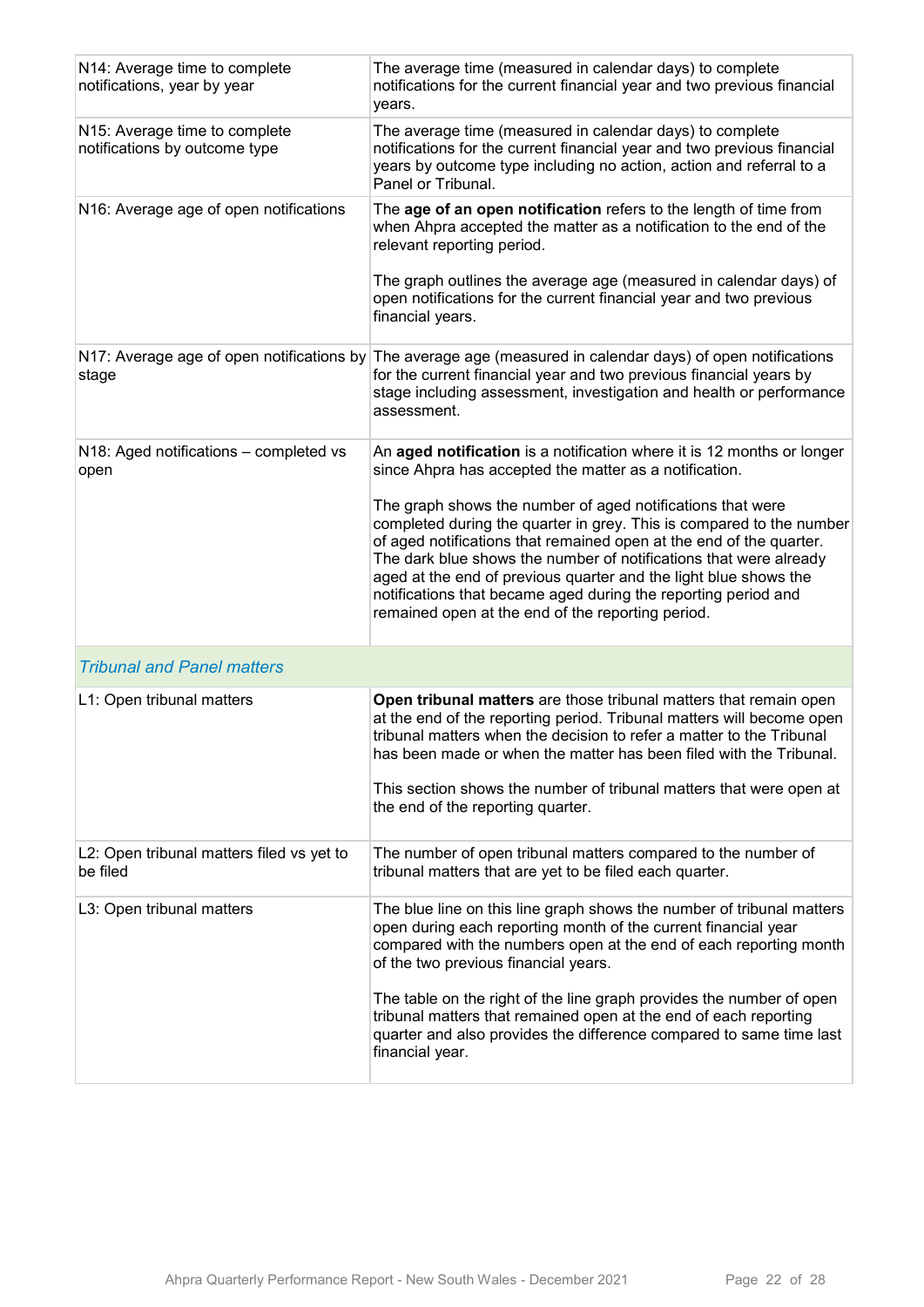| L4: Tribunal matters commenced                               | Tribunal matters are commenced when the matter is sent to the<br>Tribunal.<br>This line graph, via the blue line, shows the number of tribunal<br>matters commenced during each reporting month of the current<br>financial year compared with the numbers commenced during each<br>reporting month of the two previous financial years.<br>The table on the right of the line graph provides the number of<br>tribunal matters that commenced at the end of each reporting quarter<br>and also provides the difference compared to same time last financial<br>year.                                                                                                                                                                               |
|--------------------------------------------------------------|-----------------------------------------------------------------------------------------------------------------------------------------------------------------------------------------------------------------------------------------------------------------------------------------------------------------------------------------------------------------------------------------------------------------------------------------------------------------------------------------------------------------------------------------------------------------------------------------------------------------------------------------------------------------------------------------------------------------------------------------------------|
| L5: Tribunal matters completed                               | Completed tribunal matters are matters where there has been an<br>outcome from the tribunal including caution/reprimand/fine, impose<br>condition/undertaking, no action and suspend/cancel. It also includes<br>where a matter is referred back to the National Board.<br>This line graph, via the blue line, shows the number of tribunal<br>matters completed during each reporting month of the current<br>financial year compared with the numbers completed during each<br>reporting month of the two previous financial years.<br>The table on the right of the line graph provides the number of<br>completed tribunal matters during each reporting quarter and also<br>provides the difference compared to same time last financial year. |
| L6: Age of open tribunal matters                             | The age of an open tribunal matter commences when the decision<br>to refer to tribunal is recorded in Ahpra's system until the end of the<br>relevant reporting period.<br>This graph shows the age (measured in calendar days) of tribunal<br>matters that remain open each quarter. This includes tribunal matters<br>filed (blue line) and matters yet to be filed (grey line).                                                                                                                                                                                                                                                                                                                                                                  |
| L7: Open tribunal matters by timeframe                       | The timeframe of open tribunal matters each quarter and the<br>percentage of open tribunal matters in each timeframe.                                                                                                                                                                                                                                                                                                                                                                                                                                                                                                                                                                                                                               |
| L8: Open tribunal matters by timeframe<br>and filing status  | The timeframe of open tribunal matters at the end of the reporting<br>quarter and filing status of the open tribunal matters which is either<br>yet to be filed or filed.                                                                                                                                                                                                                                                                                                                                                                                                                                                                                                                                                                           |
| L9: Tribunal matters completed by<br>outcome, year by year   | The percentage of tribunal matters completed by outcome including<br>caution/reprimand/fine, impose condition/undertaking, no action and<br>suspend/cancel over the current financial year and two previous<br>financial years.<br>No action includes outcomes where a person surrenders their<br>registration and where the Tribunal refers the matter back to the<br>National Board.                                                                                                                                                                                                                                                                                                                                                              |
| L10: Average time to complete tribunal<br>matters by outcome | The time to complete tribunal matters commences from when the<br>referral decision is recorded in Ahpra's system to when the final<br>decision is made.<br>The graph outlines the average time (measured in calendar days) to<br>complete tribunal matters for the current financial year and two<br>previous financial years by outcome including caution/reprimand/fine,<br>impose condition/undertaking, no action and suspend/cancel.                                                                                                                                                                                                                                                                                                           |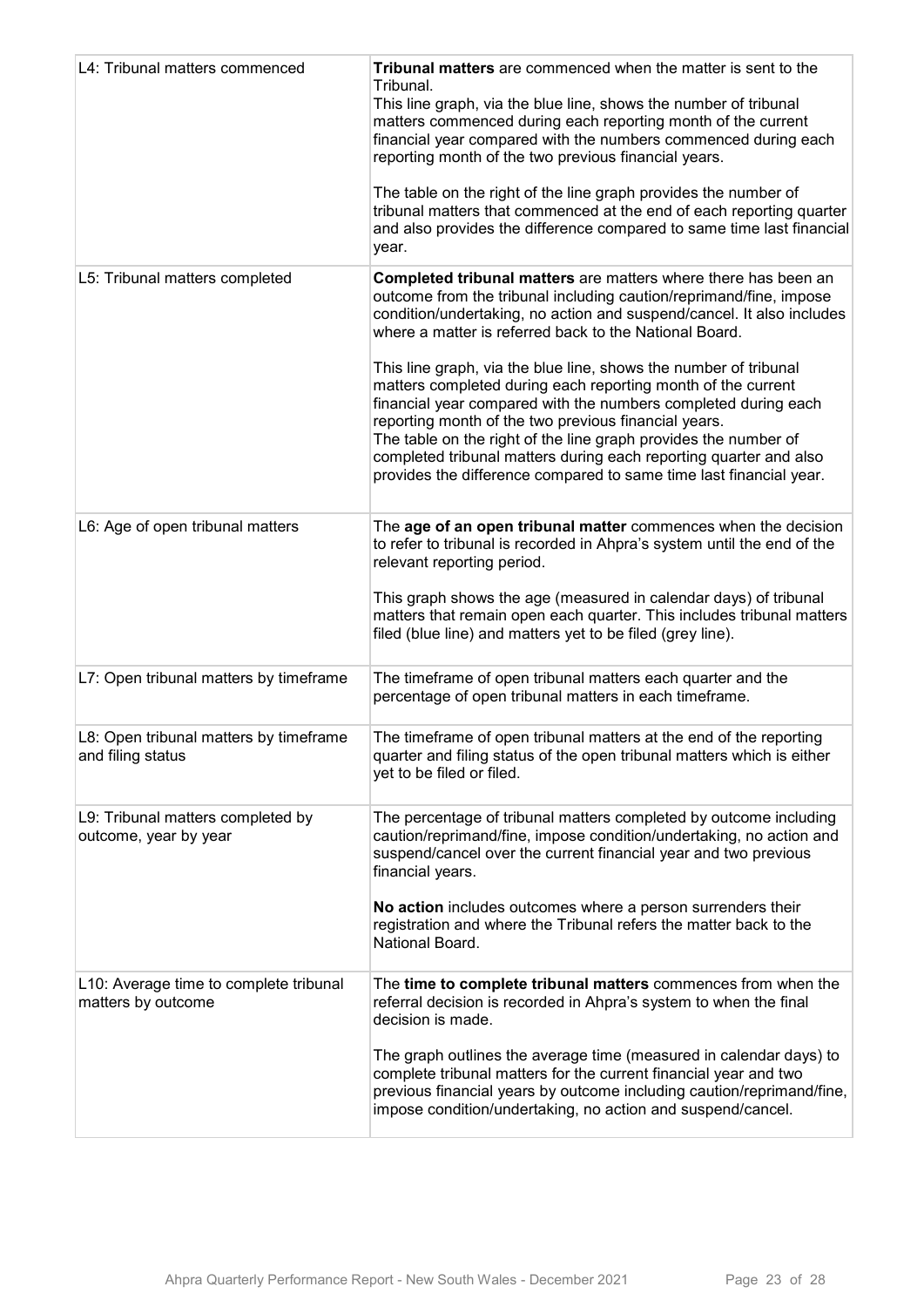| L11: Open panel matters                                    | Open panel matters are those panel matters that remain open at the<br>end of the reporting period. Panel matters become open panel<br>matters when the decision to refer a matter to the Panel has been<br>made or when there has been a Panel hearing.<br>This section shows the number of panel matters that were open at<br>the end of the reporting quarter.                               |
|------------------------------------------------------------|------------------------------------------------------------------------------------------------------------------------------------------------------------------------------------------------------------------------------------------------------------------------------------------------------------------------------------------------------------------------------------------------|
| L12: Open panel matters with hearing vs<br>without hearing | The number of open panel matters with a hearing compared to the<br>number of open panel matters that did not have a hearing.                                                                                                                                                                                                                                                                   |
| L13: Open panel matters                                    | This line graph, via the blue line, shows the number of panel matters<br>open during each reporting month of the current financial year<br>compared with the numbers open at the end of each reporting month<br>of the two previous financial years.                                                                                                                                           |
|                                                            | The table on the right of the line graph provides the number of open<br>panel matters that remained open at the end of each reporting<br>quarter and also provides the difference compared to same time last<br>financial year.                                                                                                                                                                |
| L14: Panel matters commenced                               | <b>Commencement of panel matters is when the matter is sent to the</b><br>Panel.                                                                                                                                                                                                                                                                                                               |
|                                                            | This line graph, via the blue line, shows the number of panel matters<br>commenced during each reporting month of the current financial year<br>compared with the numbers commenced during each reporting<br>month of the two previous financial years.                                                                                                                                        |
|                                                            | The table on the right of the line graph provides the number of panel<br>matters that commenced at the end of each reporting quarter and<br>also provides the difference compared to same time last financial<br>year.                                                                                                                                                                         |
| L15: Panel matters completed                               | Completed panel matters are matters where there has been an<br>outcome from the panel including caution/reprimand, impose<br>condition/undertaking, no action, referred to tribunal and suspend.                                                                                                                                                                                               |
|                                                            | This line graph, via the blue line, shows the number of panel matters<br>completed during each reporting month of the current financial year<br>compared with the numbers completed during each reporting month<br>of the two previous financial years.                                                                                                                                        |
|                                                            | The table on the right of the line graph provides the number of<br>completed panel matters at the end of each reporting quarter and<br>also provides the difference compared to same time last financial<br>year.                                                                                                                                                                              |
| L16: Age of open panel matters                             | The age of an open panel matter commences when the decision to<br>refer to panel is recorded in Ahpra's system until the end of the<br>relevant reporting period.<br>This graph shows the age (measured in calendar days) of panel<br>matters that remain open each quarter. This includes panel matters<br>with a hearing (blue line) and matters that did not have a hearing<br>(grey line). |
| L17: Open panel matters by timeframe                       | The timeframe of open panel matters each quarter and percentage of<br>open panel matters in each timeframe.                                                                                                                                                                                                                                                                                    |
| L18: Open panel matters by timeframe &<br>hearing status   | The timeframe and hearing status, with a hearing or without a<br>hearing, of the open tribunal matters.                                                                                                                                                                                                                                                                                        |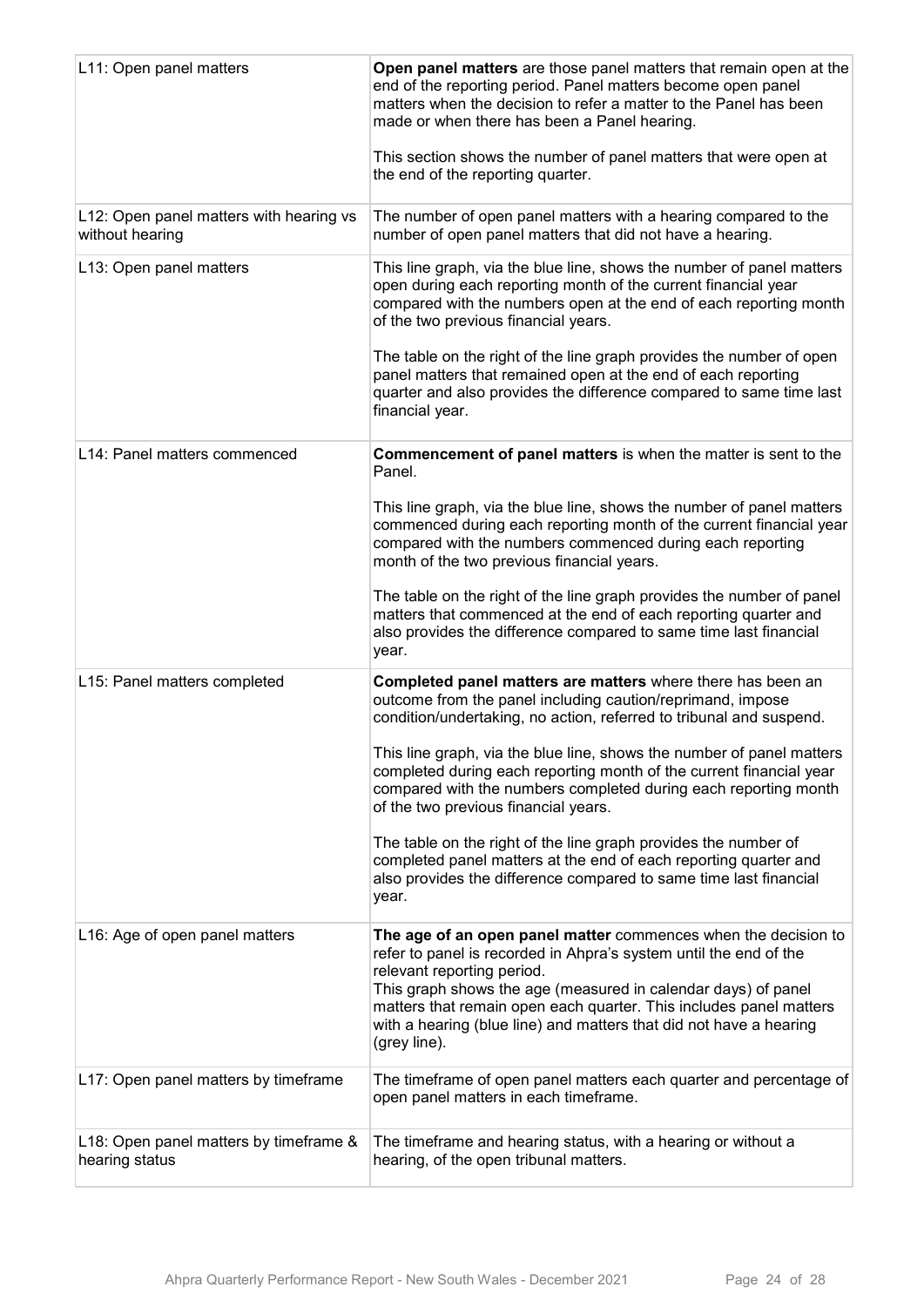| L19: Panel matters completed by<br>outcome, year by year    | The percentage of panel matters completed by outcome including<br>caution/reprimand, impose condition/undertaking, no action, referred<br>to tribunal and suspend over the current financial year and two<br>previous financial years.<br>No action includes outcomes where a person surrenders their<br>registration. |
|-------------------------------------------------------------|------------------------------------------------------------------------------------------------------------------------------------------------------------------------------------------------------------------------------------------------------------------------------------------------------------------------|
| L20: Average time to complete panel<br>matters by outcome   | The time to complete panel matters commences when the decision<br>to refer to panel is recorded in Ahpra's system until the final decision                                                                                                                                                                             |
|                                                             | is made.<br>The average time (measured in calendar days) to complete panel                                                                                                                                                                                                                                             |
|                                                             | matters for the current financial year and two previous financial years<br>by outcome type including caution/reprimand, impose<br>condition/undertaking, no action, referred to tribunal and suspend.                                                                                                                  |
| L <sub>21</sub> : Panel vs tribunal matters<br>commencement | Compares the number of referrals to Panels and Tribunals over the<br>previous financial year and current financial year.                                                                                                                                                                                               |
| L22: Open matters panel vs tribunal                         | Compares the number of open tribunal matters and open panel<br>matters over the previous financial year and current financial year.                                                                                                                                                                                    |

#### *Criminal Offences*

*The National Law legislates for a number of offence provisions, including offences relating to advertising of regulated health services and title protections. The Criminal Offences Unit advises on and manages potential breaches of the offence provisions and oversees the prosecution of all criminal offence matters.*

| S1: Open criminal offences      | Open criminal offences matters are those matters that remain<br>open at the end of the reporting quarter.<br>This line graph, via the blue line, shows the number of criminal<br>offences open during each reporting month of the current financial<br>year compared with the numbers open at end of each reporting<br>month of the two previous financial years.<br>The table on the right of the line graph provides the number of open<br>criminal offences that remained open at the end of each reporting<br>quarter and also provides the difference compared to same time last<br>financial year. |
|---------------------------------|----------------------------------------------------------------------------------------------------------------------------------------------------------------------------------------------------------------------------------------------------------------------------------------------------------------------------------------------------------------------------------------------------------------------------------------------------------------------------------------------------------------------------------------------------------------------------------------------------------|
| S2: Criminal offences commenced | This line graph, via the blue line, shows the number of criminal<br>offence matters commenced during each reporting month of the<br>current financial year compared with the numbers commenced during<br>each reporting month of the two previous financial years.<br>The table on the right of the line graph provides the number of                                                                                                                                                                                                                                                                    |
|                                 | criminal offence matters commenced at the end of each reporting<br>quarter and also provides the difference compared to same time last<br>financial year.                                                                                                                                                                                                                                                                                                                                                                                                                                                |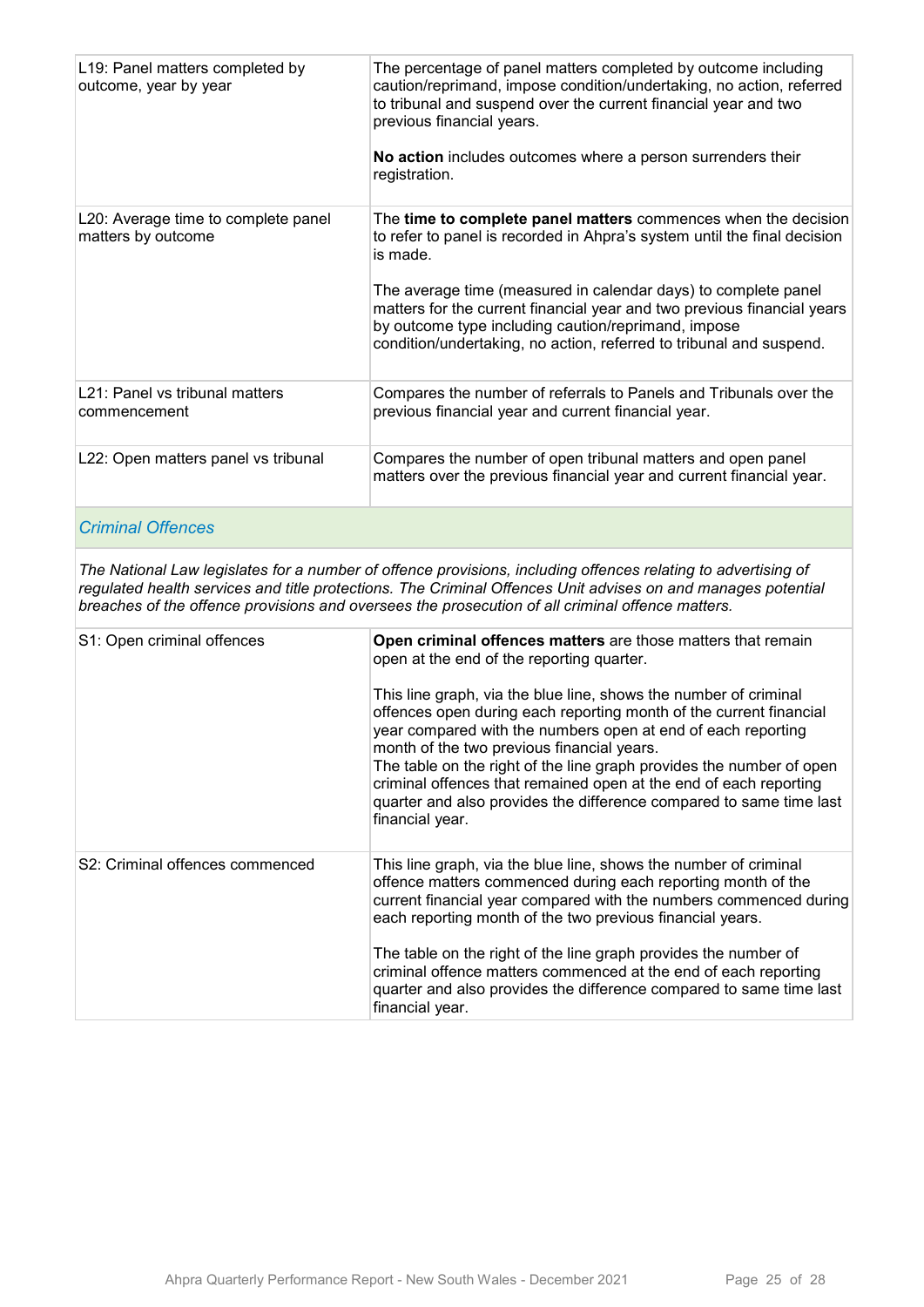| S3: Criminal offences completed                       | Completed criminal offence matters are those matters where it<br>has been decided to prosecute or not prosecute.<br>This line graph, via the blue line, shows the number of criminal<br>offence matters completed during each reporting month of the<br>current financial year compared with the numbers completed during<br>each reporting month of the two previous financial<br>years.<br>The table on the right of the line graph provides the number of<br>completed criminal offence matters at the end of each reporting<br>quarter and also provides the difference compared to same time last<br>financial year. |
|-------------------------------------------------------|---------------------------------------------------------------------------------------------------------------------------------------------------------------------------------------------------------------------------------------------------------------------------------------------------------------------------------------------------------------------------------------------------------------------------------------------------------------------------------------------------------------------------------------------------------------------------------------------------------------------------|
| S4: Criminal offences commenced by<br>type of offence | The percentage of criminal offences commenced over the three<br>previous financial years by type of offence including title protections,<br>advertising breach, practice protections, directing or inciting<br>misconduct and other offence.<br>Other offences include breach of a relevant registration<br>standard/endorsement, offences under Schedules 5 and 6 and<br>various other offences.                                                                                                                                                                                                                         |
| S5: Criminal offences closed by outcome               | The percentage of criminal offences closed during the current<br>financial year and two previous financial years by prosecuted or not<br>prosecuted.                                                                                                                                                                                                                                                                                                                                                                                                                                                                      |
|                                                       |                                                                                                                                                                                                                                                                                                                                                                                                                                                                                                                                                                                                                           |

#### *Monitoring and Compliance*

Health practitioners and students may have restrictions placed on their registration for a range of reasons including as a result of:

- a notification
- the assessment of an application for registration or a renewal of registration, or<br>• after a referral to the tribunal
- after a referral to the tribunal.

These restrictions are actively monitored to ensure compliance.

| MC1: Open cases                 | This section shows the total number of compliance cases open at the<br>end of the reporting quarter.                                                                                                                                                                                                                                                                                                                                                                                                                                                       |
|---------------------------------|------------------------------------------------------------------------------------------------------------------------------------------------------------------------------------------------------------------------------------------------------------------------------------------------------------------------------------------------------------------------------------------------------------------------------------------------------------------------------------------------------------------------------------------------------------|
| MC2: Performance                | The blue columns demonstrate the average time taken (measured in<br>calendar days) for a monitoring plan to be approved.<br>The grey line demonstrates the median time taken (measured in<br>calendar days) to examine suspected non-compliance.                                                                                                                                                                                                                                                                                                           |
| MC3: Compliance cases commenced | A compliance case commences when a monitoring plan is<br>approved.<br>The blue line on this line graph shows the number of compliance<br>cases commenced during each reporting month of the current<br>financial year compared with the numbers commenced during each<br>reporting month of the two previous financial years.<br>The table on the right of the line graph provides the number of<br>compliance cases that commenced at the end of each reporting<br>quarter and also provides the difference compared to same time last<br>financial year. |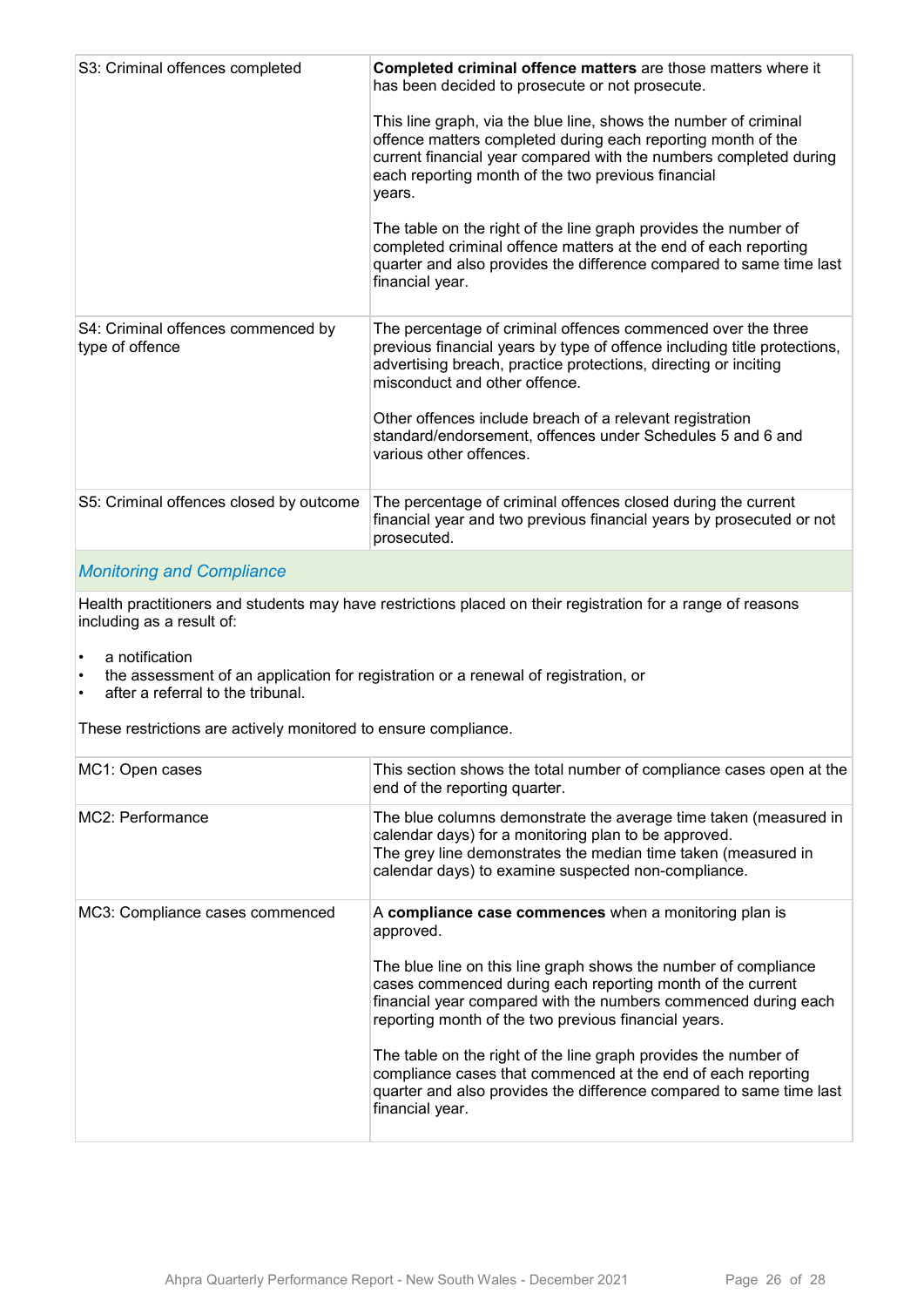| MC4: Compliance cases completed                                              | A compliance case is completed when the registrant has complied<br>with the requirements of the restriction imposed on their registration<br>or the person is no longer registered. It should be noted that some<br>matters will require monitoring of compliance activity for significant<br>periods, including some for the lifespan of a practitioner's<br>registration. A National Board decides when to remove a requirement<br>for monitoring a practitioner's compliance with conditions on their<br>registration when it is assured conditions are no longer needed to<br>keep the public safe. The length of time a practitioner is monitored is<br>tailored to the risk posed by the individual practitioner.<br>The blue line on this line graph shows the number of compliance<br>cases completed during each reporting month of the current financial<br>year compared with the numbers completed during each reporting<br>month of the two previous financial years.<br>The table on the right of the line graph provides the number of<br>completed compliance cases at the end of each reporting quarter<br>and also provides the difference compared to same time last financial<br>year. |
|------------------------------------------------------------------------------|------------------------------------------------------------------------------------------------------------------------------------------------------------------------------------------------------------------------------------------------------------------------------------------------------------------------------------------------------------------------------------------------------------------------------------------------------------------------------------------------------------------------------------------------------------------------------------------------------------------------------------------------------------------------------------------------------------------------------------------------------------------------------------------------------------------------------------------------------------------------------------------------------------------------------------------------------------------------------------------------------------------------------------------------------------------------------------------------------------------------------------------------------------------------------------------------------------|
| MC5: Open compliance cases                                                   | Open compliance cases are those matters that remain open at the<br>end of the reporting period.<br>The blue line on this line graph shows the number of compliance<br>cases open during each reporting month of the current financial year<br>compared with the numbers open during each reporting month of the<br>two previous financial years.<br>The table on the right of the line graph provides the number of open<br>compliance cases that remained open at the end of each reporting<br>quarter and also provides the difference compared to same time last<br>financial year.                                                                                                                                                                                                                                                                                                                                                                                                                                                                                                                                                                                                                     |
| MC6: Open compliance cases at the end<br>by stream                           | The number of compliance cases (excluding suitability/eligibility)<br>open at the end of the current financial year and two previous<br>financial years by stream including conduct, health, performance and<br>prohibited practitioner/student.                                                                                                                                                                                                                                                                                                                                                                                                                                                                                                                                                                                                                                                                                                                                                                                                                                                                                                                                                           |
| MC7: Open compliance cases at the end<br>(excluding suitability/eligibility) | The number of compliance cases (excluding suitability/eligibility)<br>open at the end of the current financial year and two previous<br>financial years by stream including conduct, health, performance and<br>prohibited practitioner/student.                                                                                                                                                                                                                                                                                                                                                                                                                                                                                                                                                                                                                                                                                                                                                                                                                                                                                                                                                           |
| MC8: High risk cases open at the end by<br>compliance status                 | The risk profile identifies those registrants that will cause the public,<br>themselves or the reputation of the National Boards and Ahpra<br>significant and immediate harm if the behaviour or conduct leading to<br>the restrictions was to recur.<br>High risk cases are those cases that involve a registrant who has<br>been evaluated to have a high risk profile if the recurrence of the<br>behaviour will cause significant and immediate harm.<br>This graph shows the percentage of high risk cases open at the end<br>of the two previous financial years and current financial year by<br>compliance status including compliant, non-compliant being<br>managed and compliance being assessed.                                                                                                                                                                                                                                                                                                                                                                                                                                                                                               |